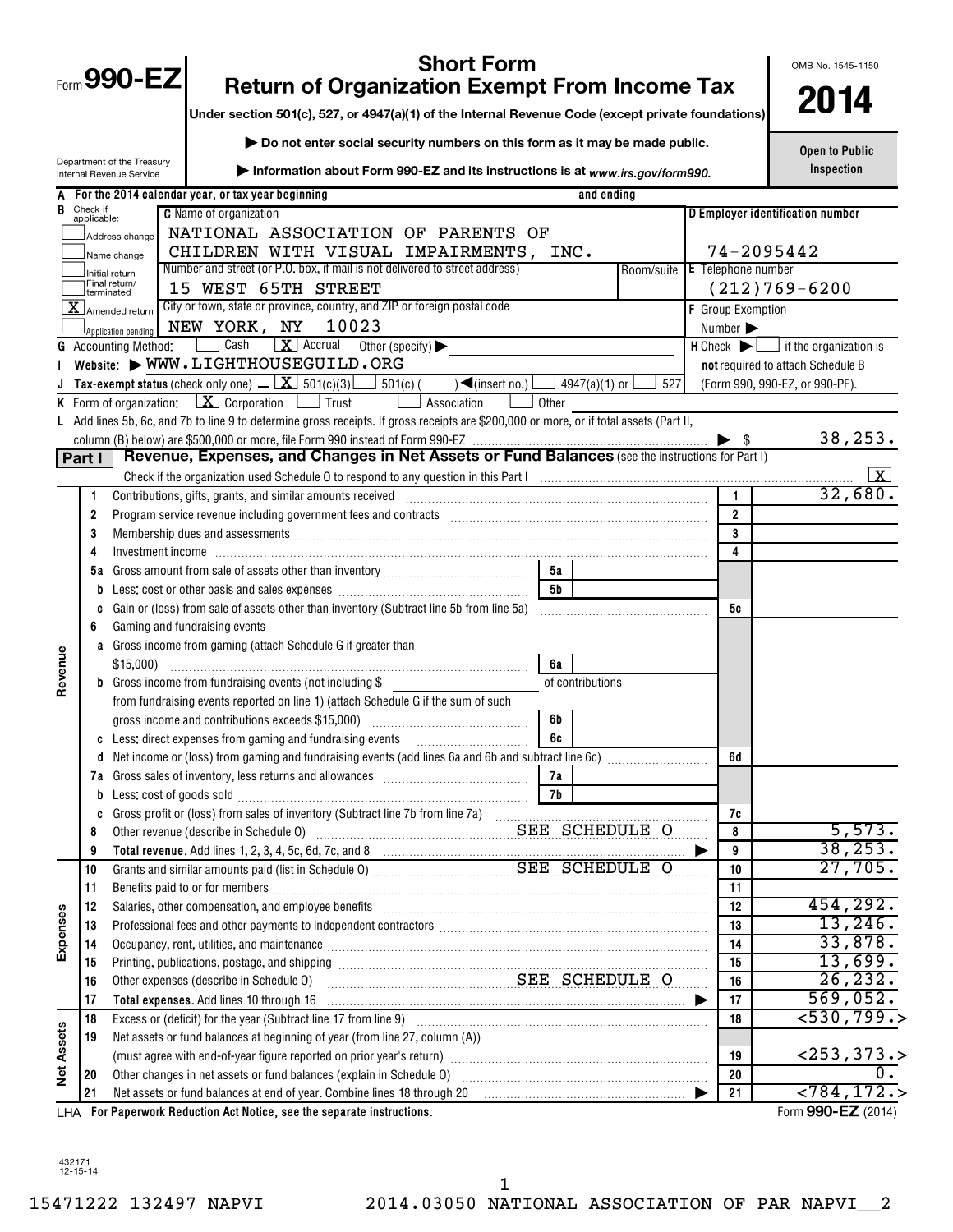|    | NATIONAL ASSOCIATION OF PARENTS OF                                                                                                                                                                                             |                     |                                               |                         |                                     |                                          |               |
|----|--------------------------------------------------------------------------------------------------------------------------------------------------------------------------------------------------------------------------------|---------------------|-----------------------------------------------|-------------------------|-------------------------------------|------------------------------------------|---------------|
|    | CHILDREN WITH VISUAL IMPAIRMENTS, INC.<br>Form 990-EZ (2014)                                                                                                                                                                   |                     |                                               |                         | 74-2095442                          | Page 2                                   |               |
|    | <b>Balance Sheets</b> (see the instructions for Part II)<br>Part II                                                                                                                                                            |                     |                                               |                         |                                     |                                          |               |
|    | Check if the organization used Schedule O to respond to any question in this Part II                                                                                                                                           |                     |                                               |                         |                                     | $\boxed{\textbf{X}}$                     |               |
|    |                                                                                                                                                                                                                                |                     | (A) Beginning of year                         |                         |                                     | (B) End of year                          |               |
| 22 | Cash, savings, and investments [111] Cash, saving and investments [11] Cash, savings, and investments [11] [11                                                                                                                 |                     | 50,975.                                       | 22                      |                                     | 38,441.                                  |               |
| 23 | Land and buildings [11] manufactured and and buildings [11] manufactured and and buildings [11] manufactured and and buildings [11] manufactured and buildings [11] manufactured and buildings [11] manufactured and buildings |                     |                                               | 23                      |                                     |                                          |               |
| 24 | Other assets (describe in Schedule 0) SEE SCHEDULE O                                                                                                                                                                           |                     | 143,584.                                      | 24                      |                                     | 2,023.                                   |               |
| 25 | Total assets <b>continuous continuous continuous continuous</b> continuous continuous continuous continuous continuous                                                                                                         |                     | 194,559.                                      | 25                      |                                     | 40, 464.                                 |               |
| 26 | Total liabilities (describe in Schedule 0) SEE SCHEDULE O                                                                                                                                                                      |                     | 447,932.26<br>$\sqrt{253,373.}$ <sub>27</sub> |                         |                                     | 824,636.                                 |               |
| 27 | Net assets or fund balances (line 27 of column (B) must agree with line 21)                                                                                                                                                    |                     |                                               | $\overline{<}784, 172.$ |                                     |                                          |               |
|    | Part III Statement of Program Service Accomplishments (see the instructions for Part III)                                                                                                                                      |                     |                                               |                         |                                     | <b>Expenses</b><br>(Required for section |               |
|    | Check if the organization used Schedule O to respond to any question in this Part III                                                                                                                                          |                     |                                               | $\overline{\mathbf{x}}$ |                                     | $501(c)(3)$ and $501(c)(4)$              |               |
|    | What is the organization's primary exempt purpose? SEE SCHEDULE O                                                                                                                                                              |                     |                                               |                         |                                     | organizations; optional for              |               |
|    | Describe the organization's program service accomplishments for each of its three largest program services, as measured by expenses. In a clear and concise                                                                    |                     |                                               |                         | others.)                            |                                          |               |
|    | manner, describe the services provided, the number of persons benefited, and other relevant information for each program title.                                                                                                |                     |                                               |                         |                                     |                                          |               |
| 28 | <b>SEE SCHEDULE O</b>                                                                                                                                                                                                          |                     |                                               |                         |                                     |                                          |               |
|    |                                                                                                                                                                                                                                |                     |                                               |                         |                                     |                                          |               |
|    |                                                                                                                                                                                                                                |                     |                                               |                         |                                     |                                          |               |
|    | (Grants \$                                                                                                                                                                                                                     |                     |                                               |                         | 128al                               | 359,734.                                 |               |
| 29 |                                                                                                                                                                                                                                |                     |                                               |                         |                                     |                                          |               |
|    |                                                                                                                                                                                                                                |                     |                                               |                         |                                     |                                          |               |
|    |                                                                                                                                                                                                                                |                     |                                               |                         |                                     |                                          |               |
|    | (Grants \$                                                                                                                                                                                                                     |                     |                                               |                         | 29al                                |                                          |               |
| 30 |                                                                                                                                                                                                                                |                     |                                               |                         |                                     |                                          |               |
|    |                                                                                                                                                                                                                                |                     |                                               |                         |                                     |                                          |               |
|    |                                                                                                                                                                                                                                |                     |                                               |                         |                                     |                                          |               |
|    | (Grants \$                                                                                                                                                                                                                     |                     |                                               |                         | 30a                                 |                                          |               |
|    | 31 Other program services (describe in Schedule O)                                                                                                                                                                             |                     |                                               |                         |                                     |                                          |               |
|    | (Grants \$                                                                                                                                                                                                                     |                     |                                               |                         | 31a                                 |                                          |               |
|    |                                                                                                                                                                                                                                |                     |                                               |                         | 32                                  | 359,734.                                 |               |
|    | Part IV   List of Officers, Directors, Trustees, and Key Employees (list each one even if not compensated - see the instructions for Part IV)                                                                                  |                     |                                               |                         |                                     |                                          |               |
|    | Check if the organization used Schedule O to respond to any question in this Part IV                                                                                                                                           |                     |                                               |                         |                                     | $\boxed{\mathbf{X}}$                     |               |
|    |                                                                                                                                                                                                                                | (b) Average hours   | (C) Reportable                                |                         | $(d)$ Health benefits,              | (e) Estimated                            |               |
|    | (a) Name and title                                                                                                                                                                                                             | per week devoted to | compensation (Forms<br>W-2/1099-MISC)         |                         | contributions to                    |                                          |               |
|    |                                                                                                                                                                                                                                |                     |                                               |                         | emplovee benefit                    | amount of other                          |               |
|    |                                                                                                                                                                                                                                | position            | (if not paid, enter -0-)                      |                         | plans, and deferred<br>compensation | compensation                             |               |
|    | ALAN R. MORSE                                                                                                                                                                                                                  |                     |                                               |                         |                                     |                                          |               |
|    | <b>PRESIDENT &amp; CEO</b>                                                                                                                                                                                                     | 1.50                | 50,072.                                       |                         | 4,387.                              | 525.                                     |               |
|    | <b>JULIE URBAN</b>                                                                                                                                                                                                             |                     |                                               |                         |                                     |                                          |               |
|    | <b>CHAIRMAN</b>                                                                                                                                                                                                                | 0.10                | 0.                                            |                         | 0.                                  |                                          |               |
|    | <b>VENETIA HAYDEN</b>                                                                                                                                                                                                          |                     |                                               |                         |                                     |                                          | $\mathbf 0$ . |
|    | <b>VICE CHAIRMAN</b>                                                                                                                                                                                                           | 0.10                | 0.                                            |                         | 0.                                  |                                          |               |
|    |                                                                                                                                                                                                                                |                     |                                               |                         |                                     |                                          | $0$ .         |
|    | RANDI SHER<br><b>SECRETARY</b>                                                                                                                                                                                                 |                     | 0.                                            |                         |                                     |                                          |               |
|    |                                                                                                                                                                                                                                | 0.10                |                                               |                         | 0.                                  |                                          | 0.            |
|    | KIM GREENFIELD ALFONSO                                                                                                                                                                                                         |                     |                                               |                         |                                     |                                          |               |
|    | <b>TREASURER</b>                                                                                                                                                                                                               | 0.10                | 0.                                            |                         | 0.                                  |                                          | 0.            |
|    | <b>SUSAN LAVENTURE</b>                                                                                                                                                                                                         |                     |                                               |                         |                                     |                                          |               |
|    | <b>EXECUTIVE DIRECTOR</b>                                                                                                                                                                                                      | 35.00               | $166, 905.$ 16, 342.                          |                         |                                     | 1,300.                                   |               |
|    | PATRICIA COX                                                                                                                                                                                                                   |                     |                                               |                         |                                     |                                          |               |
|    | <b>DIRECTOR</b>                                                                                                                                                                                                                | 0.10                | $\mathbf 0$ .                                 |                         | 0.                                  |                                          | 0.            |
|    | <b>JAMES M. DUBIN</b>                                                                                                                                                                                                          |                     |                                               |                         |                                     |                                          |               |
|    | <b>DIRECTOR</b>                                                                                                                                                                                                                | 0.10                | $\mathbf 0$ .                                 |                         | 0.                                  |                                          | $0$ .         |
|    | DAVID HYCHE                                                                                                                                                                                                                    |                     |                                               |                         |                                     |                                          |               |
|    | <b>DIRECTOR</b>                                                                                                                                                                                                                | 0.10                | $\mathbf 0$ .                                 |                         | 0.                                  |                                          | $\mathbf 0$ . |
|    | DAWN PEIFER                                                                                                                                                                                                                    |                     |                                               |                         |                                     |                                          |               |
|    | DIRECTOR - THROUGH 5/2014                                                                                                                                                                                                      | 0.10                | $\mathbf 0$ .                                 |                         | $\mathbf 0$ .                       |                                          | $0$ .         |
|    | <b>MARY BETH PHILLIPS</b>                                                                                                                                                                                                      |                     |                                               |                         |                                     |                                          |               |
|    | DIRECTOR - THROUGH 9/2014                                                                                                                                                                                                      | 0.10                | $\mathbf 0$ .                                 |                         | $\mathbf 0$ .                       |                                          | $0$ .         |
|    | <b>SUE RAWLEY</b>                                                                                                                                                                                                              |                     |                                               |                         |                                     |                                          |               |
|    | DIRECTOR - THROUGH 4/2014<br>432172 12-15-14                                                                                                                                                                                   | 0.10                | $\mathbf 0$ .                                 |                         | 0.                                  | Form 990-EZ (2014)                       | 0.            |

15471222 132497 NAPVI 2014.03050 NATIONAL ASSOCIATION OF PAR NAPVI\_\_2

2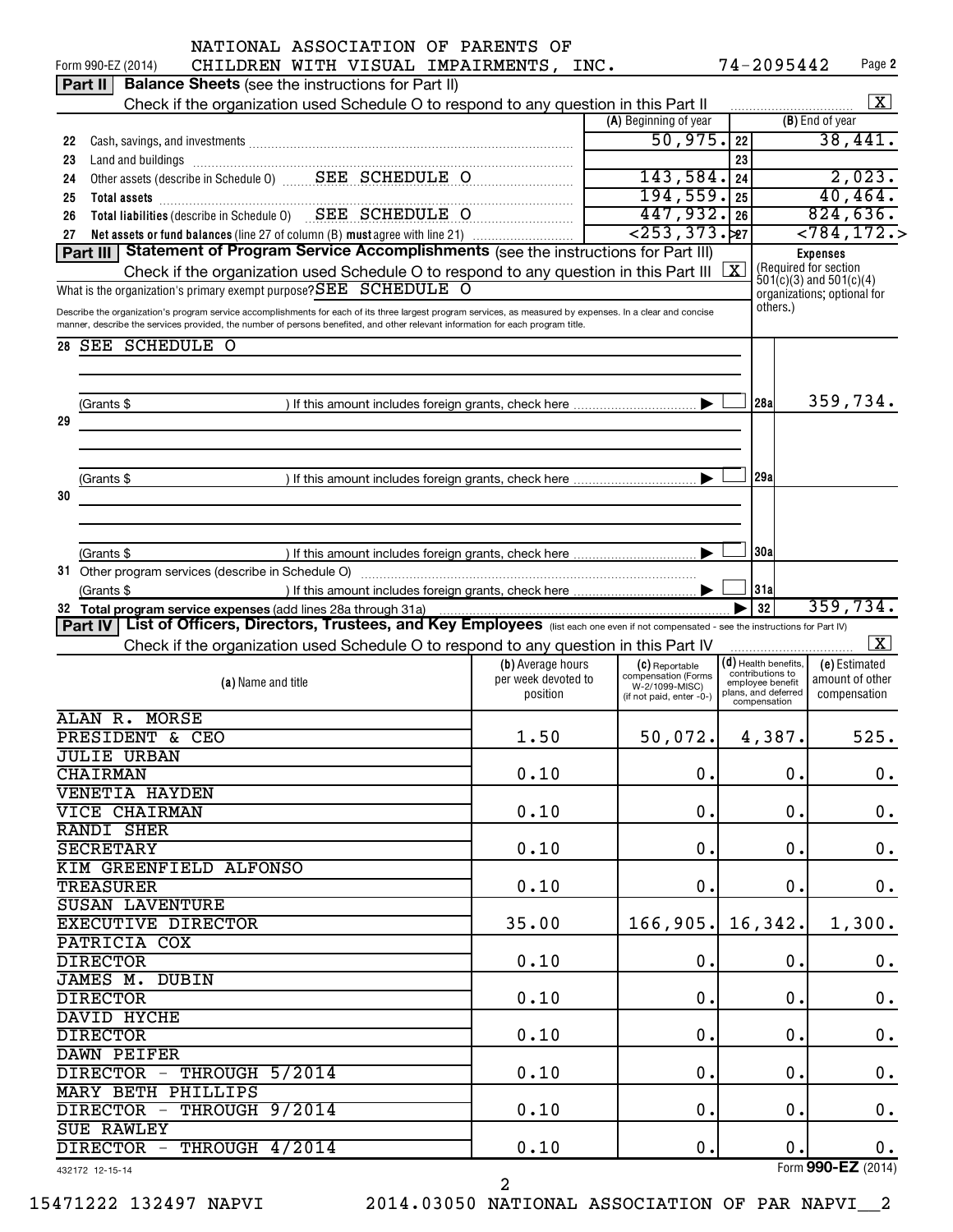| NATIONAL ASSOCIATION OF PARENTS OF |  |  |  |  |  |
|------------------------------------|--|--|--|--|--|
|------------------------------------|--|--|--|--|--|

|    | 74-2095442<br>CHILDREN WITH VISUAL IMPAIRMENTS, INC.<br>Form 990-EZ (2014)                                                                             |                 |        | Page 3                  |
|----|--------------------------------------------------------------------------------------------------------------------------------------------------------|-----------------|--------|-------------------------|
|    | Other Information (Note the Schedule A and personal benefit contract statement requirements in the<br>Part V                                           |                 |        |                         |
|    | instructions for Part V) Check if the organization used Sch. O to respond to any question in this Part V                                               |                 |        | $\boxed{\textbf{X}}$    |
|    |                                                                                                                                                        |                 | Yes No |                         |
| 33 | Did the organization engage in any significant activity not previously reported to the IRS? If "Yes," provide a detailed description of each           |                 |        |                         |
|    | activity in Schedule O                                                                                                                                 | 33              |        | x                       |
| 34 | Were any significant changes made to the organizing or governing documents? If "Yes," attach a conformed copy of the amended                           |                 |        |                         |
|    | documents if they reflect a change to the organization's name. Otherwise, explain the change on Schedule O (see instructions)                          | 34              |        | X.                      |
|    | 35a Did the organization have unrelated business gross income of \$1,000 or more during the year from business activities (such as those reported      |                 |        |                         |
|    | on lines 2, 6a, and 7a, among others)?                                                                                                                 | 35a             |        | x                       |
|    |                                                                                                                                                        | 35 <sub>b</sub> | N/R    |                         |
|    | c Was the organization a section $501(c)(4)$ , $501(c)(5)$ , or $501(c)(6)$ organization subject to section $6033(e)$ notice, reporting, and proxy tax |                 |        |                         |
|    |                                                                                                                                                        | 35c             |        | x                       |
| 36 | Did the organization undergo a liquidation, dissolution, termination, or significant disposition of net assets during the year? If "Yes,"              |                 |        |                         |
|    |                                                                                                                                                        | 36              |        | x                       |
|    | 37a Enter amount of political expenditures, direct or indirect, as described in the instructions merritivial states<br>37a<br>0.                       |                 |        |                         |
|    |                                                                                                                                                        | 37b             |        | х                       |
|    |                                                                                                                                                        |                 |        |                         |
|    | 38 a Did the organization borrow from, or make any loans to, any officer, director, trustee, or key employee or were any such loans made               |                 |        | X                       |
|    | 38 <sub>b</sub><br>N/A                                                                                                                                 | 38a             |        |                         |
|    |                                                                                                                                                        |                 |        |                         |
| 39 | Section 501(c)(7) organizations. Enter:                                                                                                                |                 |        |                         |
|    | N/A<br>39a                                                                                                                                             |                 |        |                         |
|    | N/A<br>39 <sub>b</sub>                                                                                                                                 |                 |        |                         |
|    | 40a Section 501(c)(3) organizations. Enter amount of tax imposed on the organization during the year under:                                            |                 |        |                         |
|    | 0.<br>section 4911 $\triangleright$ 0 $\cdot$ ; section 4912 $\triangleright$ 0 $\cdot$ ; section 4955 $\triangleright$                                |                 |        |                         |
|    | <b>b</b> Section $501(c)(3)$ , $501(c)(4)$ , and $501(c)(29)$ organizations. Did the organization engage in any section 4958 excess benefit            |                 |        |                         |
|    | transaction during the year, or did it engage in an excess benefit transaction in a prior year that has not been reported on any                       |                 |        |                         |
|    | of its prior Forms 990 or 990-EZ? If "Yes," complete Schedule L, Part I [1] [1] [1] [1] [1] [1] [1] [1] [1] [1                                         | 40b             |        | x                       |
|    | c Section 501(c)(3), 501(c)(4), and 501(c)(29) organizations. Enter amount of tax imposed on                                                           |                 |        |                         |
|    | 0.<br>organization managers or disqualified persons during the year under sections 4912, 4955, and 4958 <i>mmmmm</i>                                   |                 |        |                         |
|    | d Section 501(c)(3), 501(c)(4), and 501(c)(29) organizations. Enter amount of tax on line 40c reimbursed                                               |                 |        |                         |
|    | 0.<br>by the organization                                                                                                                              |                 |        |                         |
|    | e All organizations. At any time during the tax year, was the organization a party to a prohibited tax shelter                                         |                 |        |                         |
|    | transaction? If "Yes," complete Form 8886-T                                                                                                            | 40e             |        | x                       |
|    | 41 List the states with which a copy of this return is filed $\blacktriangleright$ AL, AK, CO, CT, HI, ME, MA, NH, NM, NY, NC, ND, OR, PA, SC          |                 |        |                         |
|    | 42a The organization's books are in care of ELLIOT J. HAGLER, CHIEF FINA Telephone no. (212)769-7806                                                   |                 |        |                         |
|    | Located at $\blacktriangleright$ 15 WEST 65TH STREET, NEW YORK, NY<br>$ZIP + 4$ $\triangleright$ 10023                                                 |                 |        |                         |
|    | <b>b</b> At any time during the calendar year, did the organization have an interest in or a signature or other authority                              |                 |        |                         |
|    | over a financial account in a foreign country (such as a bank account, securities account, or other financial                                          |                 | Yes    | <b>No</b>               |
|    | account)?                                                                                                                                              | 42b             |        | $\overline{\mathbf{x}}$ |
|    | If "Yes," enter the name of the foreign country:                                                                                                       |                 |        |                         |
|    | See the instructions for exceptions and filing requirements for FinCEN Form 114, Report of Foreign Bank and Financial Accounts (FBAR).                 |                 |        |                         |
|    |                                                                                                                                                        | 42c             |        | x                       |
|    | If "Yes," enter the name of the foreign country:                                                                                                       |                 |        |                         |
| 43 |                                                                                                                                                        |                 |        |                         |
|    |                                                                                                                                                        | N/A             |        |                         |
|    |                                                                                                                                                        |                 |        |                         |
|    |                                                                                                                                                        |                 | Yes No |                         |
|    | 44 a Did the organization maintain any donor advised funds during the year? If "Yes," Form 990 must be completed instead of                            |                 |        |                         |
|    | Form 990-EZ                                                                                                                                            | 44a             |        | х                       |
|    | <b>b</b> Did the organization operate one or more hospital facilities during the year? If "Yes," Form 990 must be completed instead                    |                 |        |                         |
|    |                                                                                                                                                        | 44b             |        | х                       |
|    |                                                                                                                                                        |                 |        | $\overline{\mathbf{x}}$ |
|    |                                                                                                                                                        | 44c             |        |                         |
|    | d If "Yes" to line 44c, has the organization filed a Form 720 to report these payments? If "No," provide an explanation                                |                 |        |                         |
|    |                                                                                                                                                        | 44d             |        |                         |
|    |                                                                                                                                                        | 45a             |        | $\overline{\mathbf{X}}$ |
|    | <b>b</b> Did the organization receive any payment from or engage in any transaction with a controlled entity within the meaning of section             |                 |        |                         |
|    |                                                                                                                                                        | 45b             |        |                         |

|  | Form <b>990-EZ</b> (2014) |  |
|--|---------------------------|--|
|--|---------------------------|--|

3

432173 12-15-14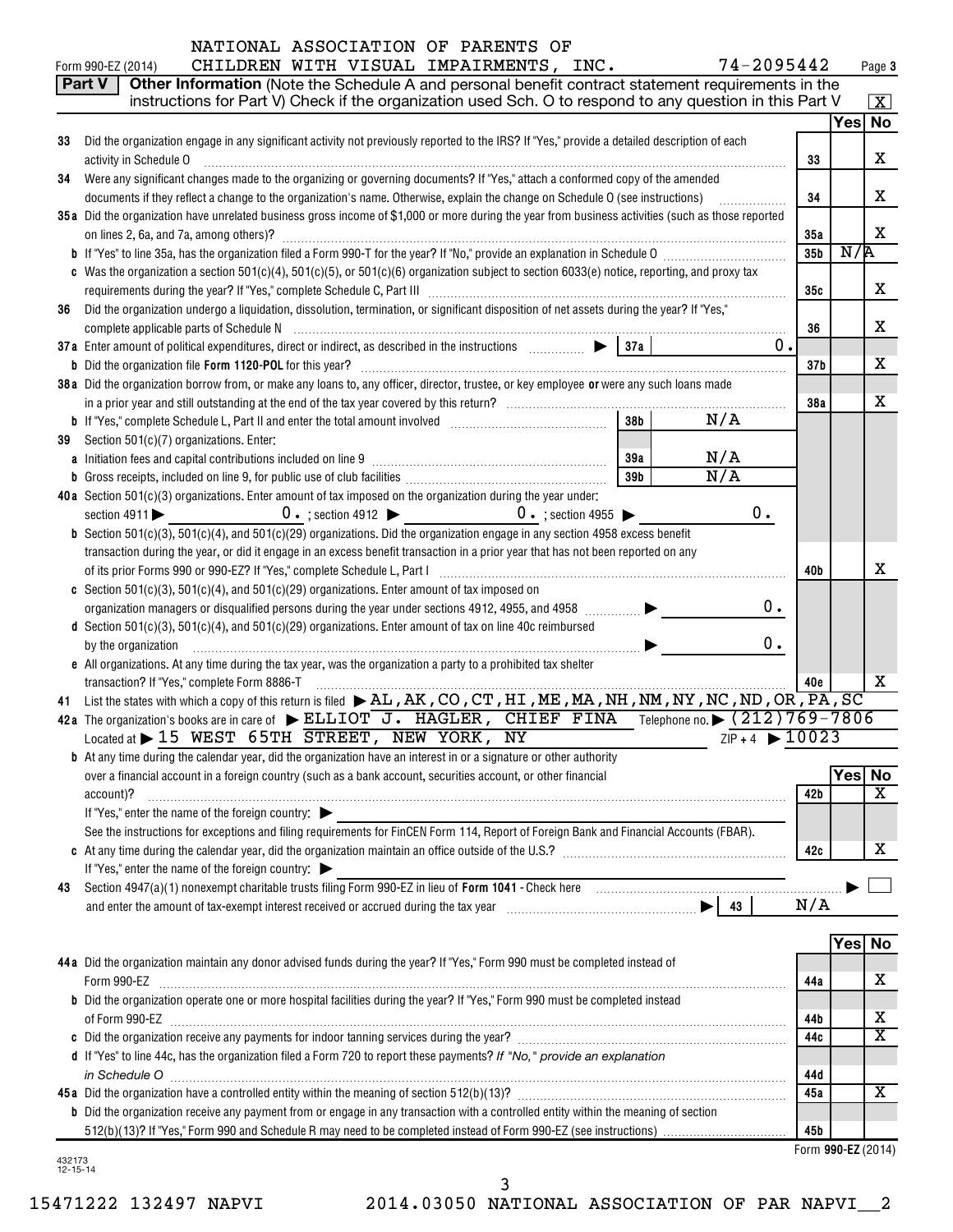|                     |                    |                      | NATIONAL ASSOCIATION OF PARENTS OF                                                                                                                                                                                             |                     |                      |                     |                       |                                       |               |      |                                              |                    |                  |                         |
|---------------------|--------------------|----------------------|--------------------------------------------------------------------------------------------------------------------------------------------------------------------------------------------------------------------------------|---------------------|----------------------|---------------------|-----------------------|---------------------------------------|---------------|------|----------------------------------------------|--------------------|------------------|-------------------------|
|                     | Form 990-EZ (2014) |                      | CHILDREN WITH VISUAL IMPAIRMENTS, INC.                                                                                                                                                                                         |                     |                      |                     |                       |                                       |               |      | 74-2095442                                   |                    |                  | Page 4<br>Yes No        |
| 46                  |                    |                      | Did the organization engage, directly or indirectly, in political campaign activities on behalf of or in opposition to candidates for public office?                                                                           |                     |                      |                     |                       |                                       |               |      |                                              |                    |                  |                         |
|                     |                    |                      |                                                                                                                                                                                                                                |                     |                      |                     |                       |                                       |               |      |                                              | 46                 |                  | X                       |
|                     |                    |                      | Part VI Section 501(c)(3) organizations only                                                                                                                                                                                   |                     |                      |                     |                       |                                       |               |      |                                              |                    |                  |                         |
|                     |                    |                      | All section 501(c)(3) organizations must answer questions 47-49b and 52, and complete the tables for lines 50 and 51.                                                                                                          |                     |                      |                     |                       |                                       |               |      |                                              |                    |                  |                         |
|                     |                    |                      |                                                                                                                                                                                                                                |                     |                      |                     |                       |                                       |               |      |                                              |                    |                  |                         |
| 47                  |                    |                      | Did the organization engage in lobbying activities or have a section 501(h) election in effect during the tax year? If "Yes," complete Sch. C, Part II                                                                         |                     |                      |                     |                       |                                       |               |      |                                              | 47                 | Yes No           | $\overline{\textbf{x}}$ |
| 48                  |                    |                      |                                                                                                                                                                                                                                |                     |                      |                     |                       |                                       |               |      |                                              | 48                 |                  | $\overline{\textbf{x}}$ |
|                     |                    |                      |                                                                                                                                                                                                                                |                     |                      |                     |                       |                                       |               |      |                                              | 49a                |                  | $\overline{\mathtt{x}}$ |
|                     |                    |                      |                                                                                                                                                                                                                                |                     |                      |                     |                       |                                       |               |      |                                              | 49b                |                  |                         |
| 50                  |                    |                      | Complete this table for the organization's five highest compensated employees (other than officers, directors, trustees and key employees) who each received more                                                              |                     |                      |                     |                       |                                       |               |      |                                              |                    |                  |                         |
|                     |                    |                      | than \$100,000 of compensation from the organization. If there is none, enter "None."<br>(a) Name and title of each employee                                                                                                   |                     |                      | (b) Average hours   |                       | (C) Reportable                        |               |      | $(d)$ Health benefits,                       |                    | (e) Estimated    |                         |
|                     |                    |                      |                                                                                                                                                                                                                                |                     |                      | per week devoted to |                       | compensation (Forms<br>W-2/1099-MISC) |               |      | contributions to<br>employee benefit         |                    | amount of other  |                         |
|                     |                    |                      |                                                                                                                                                                                                                                | <b>NONE</b>         |                      | position            |                       |                                       |               |      | plans, and deferred<br>compensation          |                    | compensation     |                         |
|                     |                    |                      |                                                                                                                                                                                                                                |                     |                      |                     |                       |                                       |               |      |                                              |                    |                  |                         |
|                     |                    |                      |                                                                                                                                                                                                                                |                     |                      |                     |                       |                                       |               |      |                                              |                    |                  |                         |
|                     |                    |                      |                                                                                                                                                                                                                                |                     |                      |                     |                       |                                       |               |      |                                              |                    |                  |                         |
|                     |                    |                      |                                                                                                                                                                                                                                |                     |                      |                     |                       |                                       |               |      |                                              |                    |                  |                         |
|                     |                    |                      |                                                                                                                                                                                                                                |                     |                      |                     |                       |                                       |               |      |                                              |                    |                  |                         |
|                     |                    |                      |                                                                                                                                                                                                                                |                     |                      |                     |                       |                                       |               |      |                                              |                    |                  |                         |
|                     |                    |                      |                                                                                                                                                                                                                                |                     |                      |                     |                       |                                       |               |      |                                              |                    |                  |                         |
|                     |                    |                      |                                                                                                                                                                                                                                |                     |                      |                     |                       |                                       |               |      |                                              |                    |                  |                         |
|                     |                    |                      |                                                                                                                                                                                                                                |                     |                      |                     |                       |                                       |               |      |                                              |                    |                  |                         |
| 51                  |                    |                      | f Total number of other employees paid over \$100,000<br>Complete this table for the organization's five highest compensated independent contractors who each received more than \$100,000 of compensation from the            |                     |                      |                     | $\blacktriangleright$ |                                       |               |      |                                              |                    |                  |                         |
|                     |                    |                      | organization. If there is none, enter "None."                                                                                                                                                                                  | NONE                |                      |                     |                       |                                       |               |      |                                              |                    |                  |                         |
|                     |                    |                      | (a) Name and business address of each independent contractor                                                                                                                                                                   |                     |                      |                     |                       | (b) Type of service                   |               |      |                                              |                    | (c) Compensation |                         |
|                     |                    |                      |                                                                                                                                                                                                                                |                     |                      |                     |                       |                                       |               |      |                                              |                    |                  |                         |
|                     |                    |                      |                                                                                                                                                                                                                                |                     |                      |                     |                       |                                       |               |      |                                              |                    |                  |                         |
|                     |                    |                      |                                                                                                                                                                                                                                |                     |                      |                     |                       |                                       |               |      |                                              |                    |                  |                         |
|                     |                    |                      |                                                                                                                                                                                                                                |                     |                      |                     |                       |                                       |               |      |                                              |                    |                  |                         |
|                     |                    |                      |                                                                                                                                                                                                                                |                     |                      |                     |                       |                                       |               |      |                                              |                    |                  |                         |
|                     |                    |                      |                                                                                                                                                                                                                                |                     |                      |                     |                       |                                       |               |      |                                              |                    |                  |                         |
|                     |                    |                      |                                                                                                                                                                                                                                |                     |                      |                     |                       |                                       |               |      |                                              |                    |                  |                         |
|                     |                    |                      |                                                                                                                                                                                                                                |                     |                      |                     |                       |                                       |               |      |                                              |                    |                  |                         |
|                     |                    |                      | d Total number of other independent contractors each receiving over \$100,000                                                                                                                                                  |                     |                      |                     |                       |                                       |               |      |                                              |                    |                  |                         |
| 52                  |                    |                      | Did the organization complete Schedule A? Note. All section 501(c)(3) organizations must attach a                                                                                                                              |                     |                      |                     |                       |                                       |               |      |                                              |                    |                  |                         |
|                     |                    |                      | completed Schedule A Material Communications and Communications and Communications are completed Schedule A Material Communications and Communications and Communications and Communications and Communications are controlled |                     |                      |                     |                       |                                       |               |      | $\blacktriangleright$ $\boxed{\text{X}}$ Yes |                    |                  | No                      |
|                     |                    |                      | Under penalties of perjury, I declare that I have examined this return, including accompanying schedules and statements, and to the best of my knowledge and belief, it is                                                     |                     |                      |                     |                       |                                       |               |      |                                              |                    |                  |                         |
|                     |                    |                      | true, correct, and complete. Declaration of preparer (other than officer) is based on all information of which preparer has any knowledge.                                                                                     |                     |                      |                     |                       |                                       |               |      |                                              |                    |                  |                         |
|                     |                    | Signature of officer |                                                                                                                                                                                                                                |                     |                      |                     |                       |                                       |               | Date |                                              |                    |                  |                         |
| Sign<br><b>Here</b> |                    |                      | ELLIOT J. HAGLER, CHIEF FINANCIAL OFFICER<br>Type or print name and title                                                                                                                                                      |                     |                      |                     |                       |                                       |               |      |                                              |                    |                  |                         |
|                     |                    |                      | Print/Type preparer's name                                                                                                                                                                                                     |                     | Preparer's signature |                     | Date                  | Check                                 |               | ït   | <b>PTIN</b>                                  |                    |                  |                         |
| Paid                |                    |                      |                                                                                                                                                                                                                                |                     |                      |                     |                       |                                       | self-employed |      |                                              |                    |                  |                         |
|                     | Preparer           |                      | <b>AARON SHAPIRO</b>                                                                                                                                                                                                           |                     |                      |                     |                       |                                       |               |      | P01333816                                    |                    |                  |                         |
|                     | <b>Use Only</b>    |                      | Firm's name > LOEB & TROPER LLP                                                                                                                                                                                                |                     |                      |                     |                       |                                       | Firm's EIN    |      | $\blacktriangleright$ 13-1517563             |                    |                  |                         |
|                     |                    |                      | Firm's address $\triangleright$ 655                                                                                                                                                                                            | <b>THIRD AVENUE</b> |                      |                     |                       |                                       | Phone no.     |      | $\overline{212}$                             |                    | $867 - 4000$     |                         |
|                     |                    |                      |                                                                                                                                                                                                                                | NEW YORK, NY 10017  |                      |                     |                       |                                       |               |      |                                              | $\overline{X}$ Yes |                  | <b>No</b>               |
|                     |                    |                      | May the IRS discuss this return with the preparer shown above? See instructions                                                                                                                                                |                     |                      |                     |                       |                                       |               |      |                                              |                    |                  | Form 990-EZ (2014)      |
|                     |                    |                      |                                                                                                                                                                                                                                |                     |                      |                     |                       |                                       |               |      |                                              |                    |                  |                         |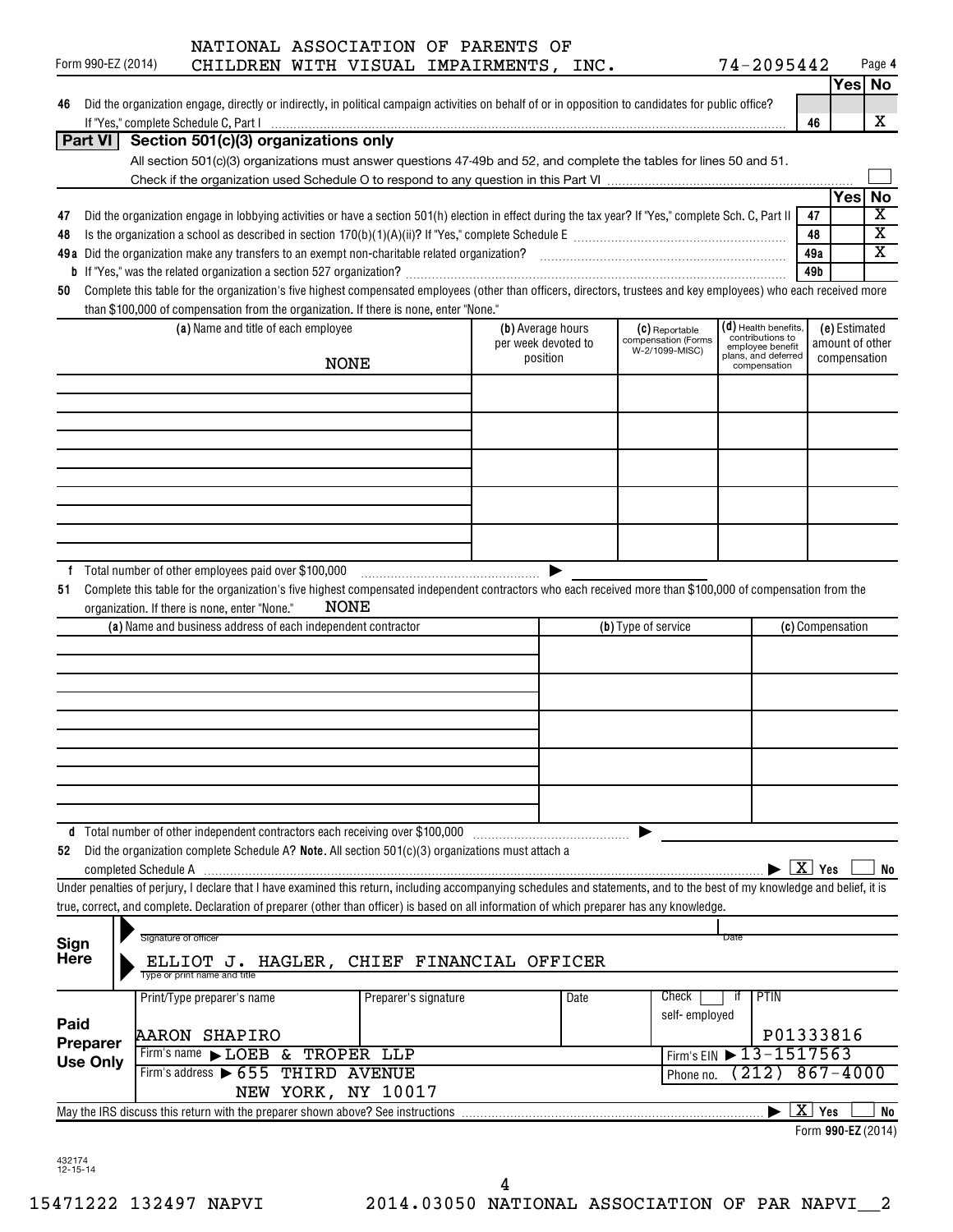| Internal Revenue Service | <b>SCHEDULE A</b><br>(Form 990 or 990-EZ)<br>Department of the Treasury                                                   |  | OMB No. 1545-0047<br><b>Public Charity Status and Public Support</b><br>Complete if the organization is a section 501(c)(3) organization or a section<br>4947(a)(1) nonexempt charitable trust.<br><b>Open to Public</b><br>Attach to Form 990 or Form 990-EZ.<br>Inspection<br>Information about Schedule A (Form 990 or 990-EZ) and its instructions is at www.irs.gov/form990. |                                             |  |     |                                       |                        |  |                                                                                                                                               |  |
|--------------------------|---------------------------------------------------------------------------------------------------------------------------|--|-----------------------------------------------------------------------------------------------------------------------------------------------------------------------------------------------------------------------------------------------------------------------------------------------------------------------------------------------------------------------------------|---------------------------------------------|--|-----|---------------------------------------|------------------------|--|-----------------------------------------------------------------------------------------------------------------------------------------------|--|
|                          | Name of the organization                                                                                                  |  | NATIONAL ASSOCIATION OF PARENTS OF                                                                                                                                                                                                                                                                                                                                                |                                             |  |     |                                       |                        |  | <b>Employer identification number</b>                                                                                                         |  |
|                          |                                                                                                                           |  | CHILDREN WITH VISUAL IMPAIRMENTS, INC.                                                                                                                                                                                                                                                                                                                                            |                                             |  |     |                                       |                        |  | 74-2095442                                                                                                                                    |  |
| Part I                   |                                                                                                                           |  | Reason for Public Charity Status (All organizations must complete this part.) See instructions.                                                                                                                                                                                                                                                                                   |                                             |  |     |                                       |                        |  |                                                                                                                                               |  |
|                          |                                                                                                                           |  | The organization is not a private foundation because it is: (For lines 1 through 11, check only one box.)                                                                                                                                                                                                                                                                         |                                             |  |     |                                       |                        |  |                                                                                                                                               |  |
| 1                        |                                                                                                                           |  | A church, convention of churches, or association of churches described in section 170(b)(1)(A)(i).                                                                                                                                                                                                                                                                                |                                             |  |     |                                       |                        |  |                                                                                                                                               |  |
| 2                        |                                                                                                                           |  | A school described in section 170(b)(1)(A)(ii). (Attach Schedule E.)                                                                                                                                                                                                                                                                                                              |                                             |  |     |                                       |                        |  |                                                                                                                                               |  |
| 3                        |                                                                                                                           |  | A hospital or a cooperative hospital service organization described in section 170(b)(1)(A)(iii).                                                                                                                                                                                                                                                                                 |                                             |  |     |                                       |                        |  |                                                                                                                                               |  |
| 4                        |                                                                                                                           |  |                                                                                                                                                                                                                                                                                                                                                                                   |                                             |  |     |                                       |                        |  | A medical research organization operated in conjunction with a hospital described in section 170(b)(1)(A)(iii). Enter the hospital's name,    |  |
|                          | city, and state:                                                                                                          |  |                                                                                                                                                                                                                                                                                                                                                                                   |                                             |  |     |                                       |                        |  |                                                                                                                                               |  |
| 5                        | An organization operated for the benefit of a college or university owned or operated by a governmental unit described in |  |                                                                                                                                                                                                                                                                                                                                                                                   |                                             |  |     |                                       |                        |  |                                                                                                                                               |  |
|                          | section 170(b)(1)(A)(iv). (Complete Part II.)                                                                             |  |                                                                                                                                                                                                                                                                                                                                                                                   |                                             |  |     |                                       |                        |  |                                                                                                                                               |  |
| 6                        |                                                                                                                           |  | A federal, state, or local government or governmental unit described in section 170(b)(1)(A)(v).                                                                                                                                                                                                                                                                                  |                                             |  |     |                                       |                        |  |                                                                                                                                               |  |
| 7                        |                                                                                                                           |  |                                                                                                                                                                                                                                                                                                                                                                                   |                                             |  |     |                                       |                        |  | An organization that normally receives a substantial part of its support from a governmental unit or from the general public described in     |  |
|                          |                                                                                                                           |  | section 170(b)(1)(A)(vi). (Complete Part II.)                                                                                                                                                                                                                                                                                                                                     |                                             |  |     |                                       |                        |  |                                                                                                                                               |  |
| 8                        |                                                                                                                           |  | A community trust described in section 170(b)(1)(A)(vi). (Complete Part II.)                                                                                                                                                                                                                                                                                                      |                                             |  |     |                                       |                        |  |                                                                                                                                               |  |
| $\lfloor x \rfloor$<br>9 |                                                                                                                           |  |                                                                                                                                                                                                                                                                                                                                                                                   |                                             |  |     |                                       |                        |  | An organization that normally receives: (1) more than 33 1/3% of its support from contributions, membership fees, and gross receipts from     |  |
|                          |                                                                                                                           |  |                                                                                                                                                                                                                                                                                                                                                                                   |                                             |  |     |                                       |                        |  | activities related to its exempt functions - subject to certain exceptions, and (2) no more than 33 1/3% of its support from gross investment |  |
|                          |                                                                                                                           |  |                                                                                                                                                                                                                                                                                                                                                                                   |                                             |  |     |                                       |                        |  | income and unrelated business taxable income (less section 511 tax) from businesses acquired by the organization after June 30, 1975.         |  |
|                          |                                                                                                                           |  | See section 509(a)(2). (Complete Part III.)                                                                                                                                                                                                                                                                                                                                       |                                             |  |     |                                       |                        |  |                                                                                                                                               |  |
| 10                       |                                                                                                                           |  | An organization organized and operated exclusively to test for public safety. See section 509(a)(4).                                                                                                                                                                                                                                                                              |                                             |  |     |                                       |                        |  |                                                                                                                                               |  |
| 11                       |                                                                                                                           |  |                                                                                                                                                                                                                                                                                                                                                                                   |                                             |  |     |                                       |                        |  | An organization organized and operated exclusively for the benefit of, to perform the functions of, or to carry out the purposes of one or    |  |
|                          |                                                                                                                           |  | more publicly supported organizations described in section 509(a)(1) or section 509(a)(2). See section 509(a)(3). Check the box in                                                                                                                                                                                                                                                |                                             |  |     |                                       |                        |  |                                                                                                                                               |  |
|                          |                                                                                                                           |  | lines 11a through 11d that describes the type of supporting organization and complete lines 11e, 11f, and 11g.                                                                                                                                                                                                                                                                    |                                             |  |     |                                       |                        |  |                                                                                                                                               |  |
| а                        |                                                                                                                           |  | Type I. A supporting organization operated, supervised, or controlled by its supported organization(s), typically by giving                                                                                                                                                                                                                                                       |                                             |  |     |                                       |                        |  |                                                                                                                                               |  |
|                          |                                                                                                                           |  | the supported organization(s) the power to regularly appoint or elect a majority of the directors or trustees of the supporting                                                                                                                                                                                                                                                   |                                             |  |     |                                       |                        |  |                                                                                                                                               |  |
|                          |                                                                                                                           |  | organization. You must complete Part IV, Sections A and B.                                                                                                                                                                                                                                                                                                                        |                                             |  |     |                                       |                        |  |                                                                                                                                               |  |
| b                        |                                                                                                                           |  | Type II. A supporting organization supervised or controlled in connection with its supported organization(s), by having                                                                                                                                                                                                                                                           |                                             |  |     |                                       |                        |  |                                                                                                                                               |  |
|                          |                                                                                                                           |  | control or management of the supporting organization vested in the same persons that control or manage the supported                                                                                                                                                                                                                                                              |                                             |  |     |                                       |                        |  |                                                                                                                                               |  |
|                          |                                                                                                                           |  | organization(s). You must complete Part IV, Sections A and C.                                                                                                                                                                                                                                                                                                                     |                                             |  |     |                                       |                        |  |                                                                                                                                               |  |
| с                        |                                                                                                                           |  | Type III functionally integrated. A supporting organization operated in connection with, and functionally integrated with,                                                                                                                                                                                                                                                        |                                             |  |     |                                       |                        |  |                                                                                                                                               |  |
|                          |                                                                                                                           |  | its supported organization(s) (see instructions). You must complete Part IV, Sections A, D, and E.                                                                                                                                                                                                                                                                                |                                             |  |     |                                       |                        |  |                                                                                                                                               |  |
| d                        |                                                                                                                           |  | Type III non-functionally integrated. A supporting organization operated in connection with its supported organization(s)                                                                                                                                                                                                                                                         |                                             |  |     |                                       |                        |  |                                                                                                                                               |  |
|                          |                                                                                                                           |  | that is not functionally integrated. The organization generally must satisfy a distribution requirement and an attentiveness                                                                                                                                                                                                                                                      |                                             |  |     |                                       |                        |  |                                                                                                                                               |  |
|                          |                                                                                                                           |  | requirement (see instructions). You must complete Part IV, Sections A and D, and Part V.                                                                                                                                                                                                                                                                                          |                                             |  |     |                                       |                        |  |                                                                                                                                               |  |
| е                        |                                                                                                                           |  | Check this box if the organization received a written determination from the IRS that it is a Type I, Type II, Type III                                                                                                                                                                                                                                                           |                                             |  |     |                                       |                        |  |                                                                                                                                               |  |
|                          |                                                                                                                           |  | functionally integrated, or Type III non-functionally integrated supporting organization.                                                                                                                                                                                                                                                                                         |                                             |  |     |                                       |                        |  |                                                                                                                                               |  |
|                          |                                                                                                                           |  |                                                                                                                                                                                                                                                                                                                                                                                   |                                             |  |     |                                       |                        |  |                                                                                                                                               |  |
|                          |                                                                                                                           |  | Provide the following information about the supported organization(s).                                                                                                                                                                                                                                                                                                            |                                             |  |     |                                       |                        |  |                                                                                                                                               |  |
|                          | (i) Name of supported                                                                                                     |  | (ii) EIN                                                                                                                                                                                                                                                                                                                                                                          | (iii) Type of organization                  |  |     | (iv) Is the organization              | (v) Amount of monetary |  | (vi) Amount of                                                                                                                                |  |
|                          | organization                                                                                                              |  |                                                                                                                                                                                                                                                                                                                                                                                   | (described on lines 1-9                     |  |     | listed in your<br>governing document? | support (see           |  | other support (see                                                                                                                            |  |
|                          |                                                                                                                           |  |                                                                                                                                                                                                                                                                                                                                                                                   | above or IRC section<br>(see instructions)) |  | Yes | No                                    | Instructions)          |  | Instructions)                                                                                                                                 |  |
|                          |                                                                                                                           |  |                                                                                                                                                                                                                                                                                                                                                                                   |                                             |  |     |                                       |                        |  |                                                                                                                                               |  |
|                          |                                                                                                                           |  |                                                                                                                                                                                                                                                                                                                                                                                   |                                             |  |     |                                       |                        |  |                                                                                                                                               |  |
|                          |                                                                                                                           |  |                                                                                                                                                                                                                                                                                                                                                                                   |                                             |  |     |                                       |                        |  |                                                                                                                                               |  |
|                          |                                                                                                                           |  |                                                                                                                                                                                                                                                                                                                                                                                   |                                             |  |     |                                       |                        |  |                                                                                                                                               |  |
|                          |                                                                                                                           |  |                                                                                                                                                                                                                                                                                                                                                                                   |                                             |  |     |                                       |                        |  |                                                                                                                                               |  |
|                          |                                                                                                                           |  |                                                                                                                                                                                                                                                                                                                                                                                   |                                             |  |     |                                       |                        |  |                                                                                                                                               |  |
|                          |                                                                                                                           |  |                                                                                                                                                                                                                                                                                                                                                                                   |                                             |  |     |                                       |                        |  |                                                                                                                                               |  |
|                          |                                                                                                                           |  |                                                                                                                                                                                                                                                                                                                                                                                   |                                             |  |     |                                       |                        |  |                                                                                                                                               |  |
|                          |                                                                                                                           |  |                                                                                                                                                                                                                                                                                                                                                                                   |                                             |  |     |                                       |                        |  |                                                                                                                                               |  |
|                          |                                                                                                                           |  |                                                                                                                                                                                                                                                                                                                                                                                   |                                             |  |     |                                       |                        |  |                                                                                                                                               |  |
|                          |                                                                                                                           |  |                                                                                                                                                                                                                                                                                                                                                                                   |                                             |  |     |                                       |                        |  |                                                                                                                                               |  |
| Total                    |                                                                                                                           |  |                                                                                                                                                                                                                                                                                                                                                                                   |                                             |  |     |                                       |                        |  |                                                                                                                                               |  |
|                          |                                                                                                                           |  | LHA For Paperwork Reduction Act Notice, see the Instructions for                                                                                                                                                                                                                                                                                                                  |                                             |  |     |                                       |                        |  | Schedule A (Form 990 or 990-EZ) 2014                                                                                                          |  |

Form 990 or 990-EZ. 432021 09-17-14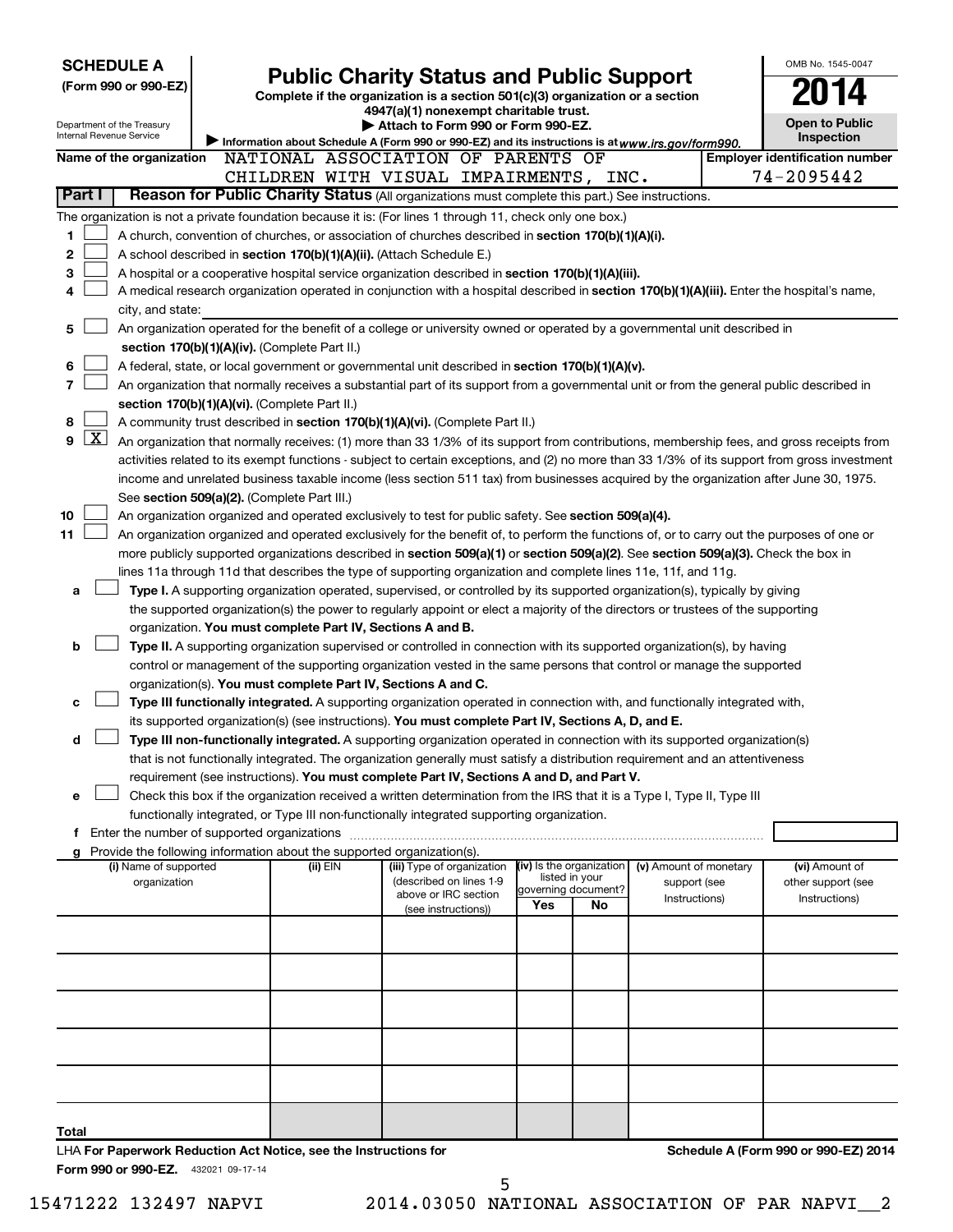| Schedule A (Form 990 or 990-EZ) 2014 | Page |
|--------------------------------------|------|
|--------------------------------------|------|

(Complete only if you checked the box on line 5, 7, or 8 of Part I or if the organization failed to qualify under Part III. If the organization fails to qualify under the tests listed below, please complete Part III.) **Part II Support Schedule for Organizations Described in Sections 170(b)(1)(A)(iv) and 170(b)(1)(A)(vi)**

|    | <b>Section A. Public Support</b>                                                                                                                                                    |          |          |            |            |          |                                      |
|----|-------------------------------------------------------------------------------------------------------------------------------------------------------------------------------------|----------|----------|------------|------------|----------|--------------------------------------|
|    | Calendar year (or fiscal year beginning in)                                                                                                                                         | (a) 2010 | (b) 2011 | $(c)$ 2012 | $(d)$ 2013 | (e) 2014 | (f) Total                            |
|    | 1 Gifts, grants, contributions, and                                                                                                                                                 |          |          |            |            |          |                                      |
|    | membership fees received. (Do not                                                                                                                                                   |          |          |            |            |          |                                      |
|    | include any "unusual grants.")                                                                                                                                                      |          |          |            |            |          |                                      |
|    | 2 Tax revenues levied for the organ-                                                                                                                                                |          |          |            |            |          |                                      |
|    | ization's benefit and either paid to                                                                                                                                                |          |          |            |            |          |                                      |
|    | or expended on its behalf                                                                                                                                                           |          |          |            |            |          |                                      |
|    | 3 The value of services or facilities                                                                                                                                               |          |          |            |            |          |                                      |
|    | furnished by a governmental unit to                                                                                                                                                 |          |          |            |            |          |                                      |
|    | the organization without charge                                                                                                                                                     |          |          |            |            |          |                                      |
|    | 4 Total. Add lines 1 through 3                                                                                                                                                      |          |          |            |            |          |                                      |
|    | 5 The portion of total contributions                                                                                                                                                |          |          |            |            |          |                                      |
|    | by each person (other than a                                                                                                                                                        |          |          |            |            |          |                                      |
|    | governmental unit or publicly                                                                                                                                                       |          |          |            |            |          |                                      |
|    | supported organization) included                                                                                                                                                    |          |          |            |            |          |                                      |
|    | on line 1 that exceeds 2% of the                                                                                                                                                    |          |          |            |            |          |                                      |
|    | amount shown on line 11,                                                                                                                                                            |          |          |            |            |          |                                      |
|    | column (f)                                                                                                                                                                          |          |          |            |            |          |                                      |
|    | 6 Public support. Subtract line 5 from line 4.                                                                                                                                      |          |          |            |            |          |                                      |
|    | <b>Section B. Total Support</b>                                                                                                                                                     |          |          |            |            |          |                                      |
|    | Calendar year (or fiscal year beginning in)                                                                                                                                         | (a) 2010 | (b) 2011 | $(c)$ 2012 | $(d)$ 2013 | (e) 2014 | (f) Total                            |
|    | 7 Amounts from line 4                                                                                                                                                               |          |          |            |            |          |                                      |
|    | 8 Gross income from interest,                                                                                                                                                       |          |          |            |            |          |                                      |
|    | dividends, payments received on                                                                                                                                                     |          |          |            |            |          |                                      |
|    | securities loans, rents, royalties                                                                                                                                                  |          |          |            |            |          |                                      |
|    | and income from similar sources                                                                                                                                                     |          |          |            |            |          |                                      |
| 9  | Net income from unrelated business                                                                                                                                                  |          |          |            |            |          |                                      |
|    | activities, whether or not the                                                                                                                                                      |          |          |            |            |          |                                      |
|    | business is regularly carried on                                                                                                                                                    |          |          |            |            |          |                                      |
|    | 10 Other income. Do not include gain                                                                                                                                                |          |          |            |            |          |                                      |
|    | or loss from the sale of capital                                                                                                                                                    |          |          |            |            |          |                                      |
|    | assets (Explain in Part VI.)                                                                                                                                                        |          |          |            |            |          |                                      |
|    | 11 Total support. Add lines 7 through 10                                                                                                                                            |          |          |            |            |          |                                      |
|    | <b>12</b> Gross receipts from related activities, etc. (see instructions)                                                                                                           |          |          |            |            | 12       |                                      |
|    | 13 First five years. If the Form 990 is for the organization's first, second, third, fourth, or fifth tax year as a section 501(c)(3)<br>organization, check this box and stop here |          |          |            |            |          |                                      |
|    | <b>Section C. Computation of Public Support Percentage</b>                                                                                                                          |          |          |            |            |          |                                      |
|    |                                                                                                                                                                                     |          |          |            |            | 14       | %                                    |
|    |                                                                                                                                                                                     |          |          |            |            | 15       | %                                    |
|    | 16a 33 1/3% support test - 2014. If the organization did not check the box on line 13, and line 14 is 33 1/3% or more, check this box and                                           |          |          |            |            |          |                                      |
|    | stop here. The organization qualifies as a publicly supported organization                                                                                                          |          |          |            |            |          |                                      |
|    | b 33 1/3% support test - 2013. If the organization did not check a box on line 13 or 16a, and line 15 is 33 1/3% or more, check this box                                            |          |          |            |            |          |                                      |
|    |                                                                                                                                                                                     |          |          |            |            |          |                                      |
|    | 17a 10% -facts-and-circumstances test - 2014. If the organization did not check a box on line 13, 16a, or 16b, and line 14 is 10% or more,                                          |          |          |            |            |          |                                      |
|    | and if the organization meets the "facts-and-circumstances" test, check this box and stop here. Explain in Part VI how the organization                                             |          |          |            |            |          |                                      |
|    | meets the "facts-and-circumstances" test. The organization qualifies as a publicly supported organization                                                                           |          |          |            |            |          |                                      |
|    | b 10% -facts-and-circumstances test - 2013. If the organization did not check a box on line 13, 16a, 16b, or 17a, and line 15 is 10% or                                             |          |          |            |            |          |                                      |
|    | more, and if the organization meets the "facts-and-circumstances" test, check this box and stop here. Explain in Part VI how the                                                    |          |          |            |            |          |                                      |
|    | organization meets the "facts-and-circumstances" test. The organization qualifies as a publicly supported organization                                                              |          |          |            |            |          |                                      |
| 18 | Private foundation. If the organization did not check a box on line 13, 16a, 16b, 17a, or 17b, check this box and see instructions                                                  |          |          |            |            |          |                                      |
|    |                                                                                                                                                                                     |          |          |            |            |          | Schedule A (Form 990 or 990-EZ) 2014 |

432022 09-17-14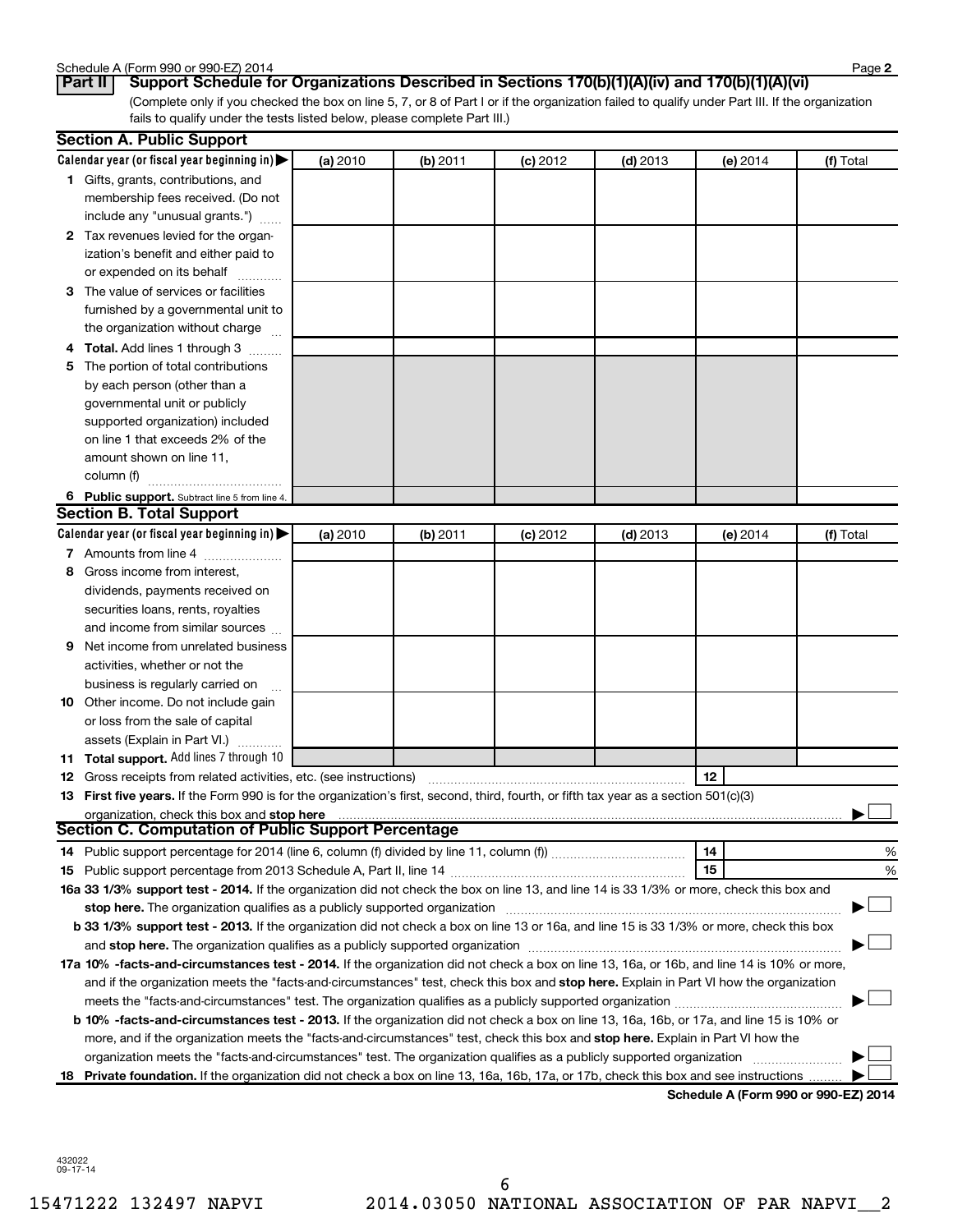#### 74-2095442 Page 3 Schedule A (Form 990 or 990-EZ) 2014 <code>CHILDREN WITH VISUAL IMPAIRMENTS</code> , <code>INC. 74-2095442</code> <code>Page</code> **Part III Support Schedule for Organizations Described in Section 509(a)(2)**

(Complete only if you checked the box on line 9 of Part I or if the organization failed to qualify under Part II. If the organization fails to qualify under the tests listed below, please complete Part II.)

| <b>Section A. Public Support</b>                                                                                                                    |                       |                  |                        |                        |                                      |                                          |
|-----------------------------------------------------------------------------------------------------------------------------------------------------|-----------------------|------------------|------------------------|------------------------|--------------------------------------|------------------------------------------|
| Calendar year (or fiscal year beginning in)                                                                                                         | (a) 2010              | (b) 2011         | $(c)$ 2012             | $(d)$ 2013             | $(e)$ 2014                           | (f) Total                                |
| 1 Gifts, grants, contributions, and                                                                                                                 |                       |                  |                        |                        |                                      |                                          |
| membership fees received. (Do not                                                                                                                   |                       |                  |                        |                        |                                      |                                          |
| include any "unusual grants.")                                                                                                                      | 265,385.              | 313,942.         | 220,917.               | 354,194.               | 32,680.                              | 1, 187, 118.                             |
| 2 Gross receipts from admissions,<br>merchandise sold or services per-<br>formed, or facilities furnished in<br>any activity that is related to the | 12,463.               | 5,521.           | 33,584.                | 16,386.                |                                      | 67,954.                                  |
| organization's tax-exempt purpose                                                                                                                   |                       |                  |                        |                        |                                      |                                          |
| 3 Gross receipts from activities that                                                                                                               |                       |                  |                        |                        |                                      |                                          |
| are not an unrelated trade or bus-<br>iness under section 513                                                                                       |                       |                  |                        |                        |                                      |                                          |
| 4 Tax revenues levied for the organ-                                                                                                                |                       |                  |                        |                        |                                      |                                          |
| ization's benefit and either paid to                                                                                                                |                       |                  |                        |                        |                                      |                                          |
| or expended on its behalf                                                                                                                           |                       |                  |                        |                        |                                      |                                          |
| .<br>5 The value of services or facilities                                                                                                          |                       |                  |                        |                        |                                      |                                          |
| furnished by a governmental unit to                                                                                                                 |                       |                  |                        |                        |                                      |                                          |
| the organization without charge                                                                                                                     |                       |                  |                        |                        |                                      |                                          |
| 6 Total. Add lines 1 through 5                                                                                                                      | 277,848.              | 319,463.         | 254,501.               | 370,580.               | 32,680.                              | 1,255,072.                               |
| 7a Amounts included on lines 1, 2, and                                                                                                              |                       |                  |                        |                        |                                      |                                          |
| 3 received from disqualified persons                                                                                                                |                       |                  |                        |                        |                                      | 0.                                       |
| <b>b</b> Amounts included on lines 2 and 3 received<br>from other than disqualified persons that<br>exceed the greater of \$5,000 or 1% of the      |                       |                  |                        |                        |                                      | $\mathbf 0$ .                            |
| amount on line 13 for the year<br>c Add lines 7a and 7b                                                                                             |                       |                  |                        |                        |                                      | σ.                                       |
| 8 Public support (Subtract line 7c from line 6.)                                                                                                    |                       |                  |                        |                        |                                      | 1,255,072.                               |
| <b>Section B. Total Support</b>                                                                                                                     |                       |                  |                        |                        |                                      |                                          |
| Calendar year (or fiscal year beginning in)                                                                                                         | (a) 2010              | (b) 2011         | $(c)$ 2012             | $(d)$ 2013             | $(e)$ 2014                           | (f) Total                                |
| <b>9</b> Amounts from line 6                                                                                                                        | $\overline{277,848}$  | 319,463.         | $\overline{254,501}$ . | $\overline{370}$ ,580. | 32,680.                              | 1,255,072.                               |
| <b>10a</b> Gross income from interest,<br>dividends, payments received on<br>securities loans, rents, royalties<br>and income from similar sources  |                       | 2.               | 25.                    | 25.                    | 44.                                  | 96.                                      |
| <b>b</b> Unrelated business taxable income                                                                                                          |                       |                  |                        |                        |                                      |                                          |
| (less section 511 taxes) from businesses<br>acquired after June 30, 1975                                                                            |                       |                  |                        |                        |                                      |                                          |
| c Add lines 10a and 10b                                                                                                                             |                       | $\overline{2}$ . | 25.                    | 25.                    | 44.                                  | 96.                                      |
| <b>11</b> Net income from unrelated business<br>activities not included in line 10b,<br>whether or not the business is<br>regularly carried on      |                       |                  |                        |                        |                                      |                                          |
| <b>12</b> Other income. Do not include gain<br>or loss from the sale of capital<br>assets (Explain in Part VI.)                                     |                       |                  |                        | 1,520.                 | 5,529.                               | 7,049.                                   |
| <b>13</b> Total support. (Add lines 9, 10c, 11, and 12.)                                                                                            | $\overline{277,848.}$ | 319,465.         | 254,526.               | 372, 125.              | 38, 253.                             | 1,262,217.                               |
| 14 First five years. If the Form 990 is for the organization's first, second, third, fourth, or fifth tax year as a section 501(c)(3) organization, |                       |                  |                        |                        |                                      |                                          |
| check this box and stop here                                                                                                                        |                       |                  |                        |                        |                                      |                                          |
| <b>Section C. Computation of Public Support Percentage</b>                                                                                          |                       |                  |                        |                        |                                      |                                          |
|                                                                                                                                                     |                       |                  |                        |                        | 15                                   | 99.43<br>%                               |
| 16 Public support percentage from 2013 Schedule A, Part III, line 15                                                                                |                       |                  |                        |                        | 16                                   | 99.90<br>$\%$                            |
| Section D. Computation of Investment Income Percentage                                                                                              |                       |                  |                        |                        |                                      |                                          |
| 17 Investment income percentage for 2014 (line 10c, column (f) divided by line 13, column (f))                                                      |                       |                  |                        |                        | 17                                   | .01<br>$\%$                              |
| 18 Investment income percentage from 2013 Schedule A, Part III, line 17                                                                             |                       |                  |                        |                        | 18                                   | %                                        |
| 19a 33 1/3% support tests - 2014. If the organization did not check the box on line 14, and line 15 is more than 33 1/3%, and line 17 is not        |                       |                  |                        |                        |                                      |                                          |
| more than 33 1/3%, check this box and stop here. The organization qualifies as a publicly supported organization                                    |                       |                  |                        |                        |                                      | $\blacktriangleright$ $\boxed{\text{X}}$ |
| b 33 1/3% support tests - 2013. If the organization did not check a box on line 14 or line 19a, and line 16 is more than 33 1/3%, and               |                       |                  |                        |                        |                                      |                                          |
| line 18 is not more than 33 1/3%, check this box and stop here. The organization qualifies as a publicly supported organization                     |                       |                  |                        |                        |                                      |                                          |
|                                                                                                                                                     |                       |                  |                        |                        |                                      |                                          |
| 432023 09-17-14                                                                                                                                     |                       |                  | 7                      |                        | Schedule A (Form 990 or 990-EZ) 2014 |                                          |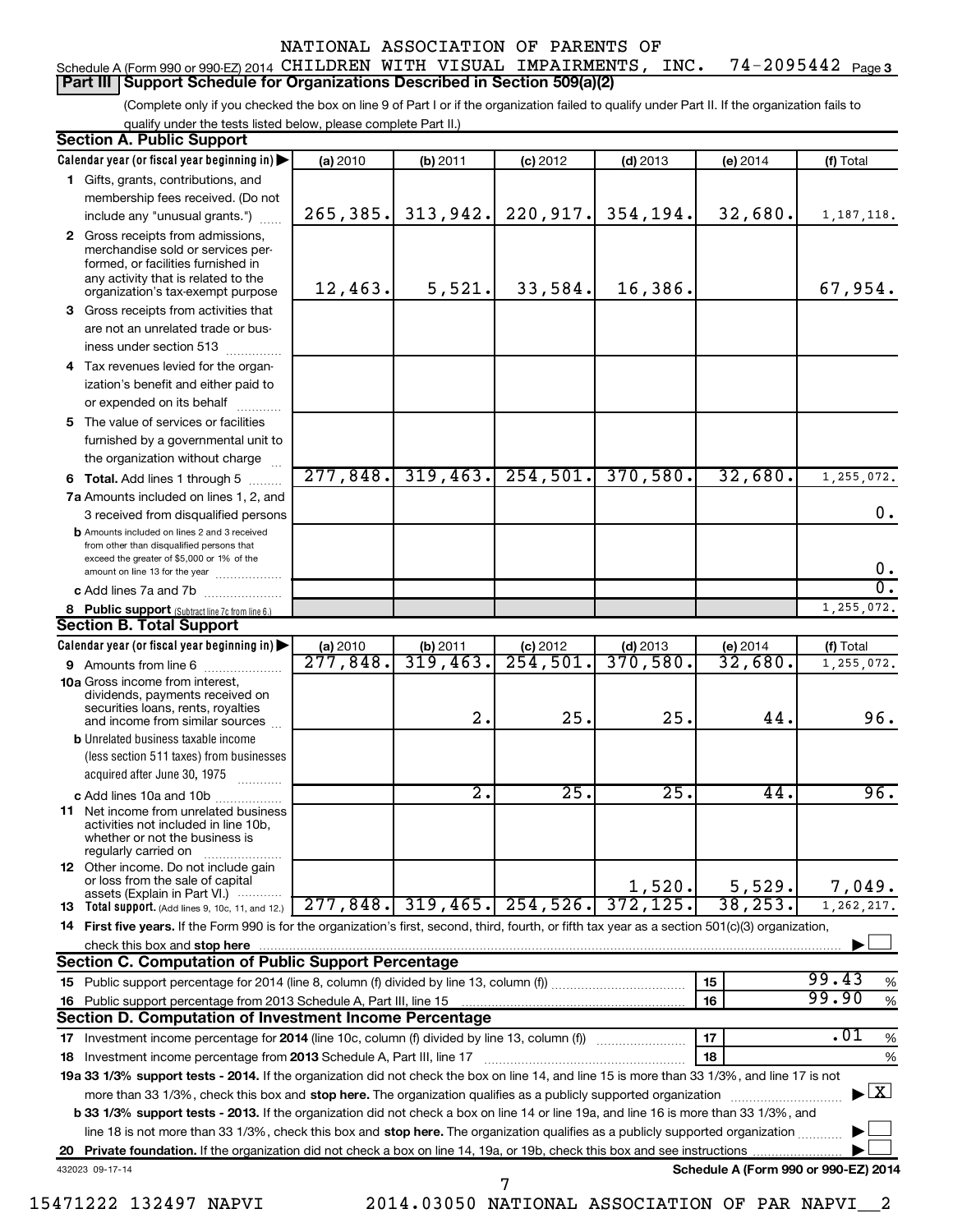### Schedule A (Form 990 or 990-EZ) 2014 <code>CHILDREN WITH VISUAL IMPAIRMENTS</code> , <code>INC. 74-2095442</code> <code>Page</code> **Part IV Supporting Organizations**

(Complete only if you checked a box on line 11 of Part I. If you checked 11a of Part I, complete Sections A and B. If you checked 11b of Part I, complete Sections A and C. If you checked 11c of Part I, complete Sections A, D, and E. If you checked 11d of Part I, complete Sections A and D, and complete Part V.)

#### **Section A. All Supporting Organizations**

- **1** Are all of the organization's supported organizations listed by name in the organization's governing documents? If "No" describe in  $_{\mathsf{Part}}$   $_{\mathsf{V}}$  how the supported organizations are designated. If designated by *class or purpose, describe the designation. If historic and continuing relationship, explain.*
- **2** Did the organization have any supported organization that does not have an IRS determination of status under section 509(a)(1) or (2)? If "Yes," explain in  $_{\sf Part}$   $_{\sf VI}$  how the organization determined that the supported *organization was described in section 509(a)(1) or (2).*
- **3a** Did the organization have a supported organization described in section 501(c)(4), (5), or (6)? If "Yes," answer *(b) and (c) below.*
- **b** Did the organization confirm that each supported organization qualified under section 501(c)(4), (5), or (6) and satisfied the public support tests under section 509(a)(2)? If "Yes," describe in  $_{\rm Part}$   $_{\rm VI}$  when and how the *organization made the determination.*
- **c** Did the organization ensure that all support to such organizations was used exclusively for section 170(c)(2) (B) purposes? If "Yes," explain in  $_{\mathsf{Part}}$   $_{\mathsf{V}}$  what controls the organization put in place to ensure such use.
- **4 a** *If* Was any supported organization not organized in the United States ("foreign supported organization")? *"Yes" and if you checked 11a or 11b in Part I, answer (b) and (c) below.*
- **b** Did the organization have ultimate control and discretion in deciding whether to make grants to the foreign supported organization? If "Yes," describe in Part VI how the organization had such control and discretion *despite being controlled or supervised by or in connection with its supported organizations.*
- **c** Did the organization support any foreign supported organization that does not have an IRS determination under sections 501(c)(3) and 509(a)(1) or (2)? If "Yes," ex*plain in*  $_{\sf Part}$  *v*J what controls the organization used *to ensure that all support to the foreign supported organization was used exclusively for section 170(c)(2)(B) purposes.*
- **5a** Did the organization add, substitute, or remove any supported organizations during the tax year? If "Yes," answer (b) and (c) below (if applicable). Also, provide detail in  $_{\mathsf{Part}}$   $_{\mathsf{V{\mathsf{I}}}}$ , including (i) the names and EIN *numbers of the supported organizations added, substituted, or removed, (ii) the reasons for each such action, (iii) the authority under the organization's organizing document authorizing such action, and (iv) how the action was accomplished (such as by amendment to the organizing document).*
- **b** Type I or Type II only. Was any added or substituted supported organization part of a class already designated in the organization's organizing document?
- **c Substitutions only.**  Was the substitution the result of an event beyond the organization's control?
- **6** Did the organization provide support (whether in the form of grants or the provision of services or facilities) to support or benefit one or more of the filing organization's supported organizations? If "Yes," provide detail in anyone other than (a) its supported organizations; (b) individuals that are part of the charitable class benefited by one or more of its supported organizations; or (c) other supporting organizations that also *Part VI.*
- **7** Did the organization provide a grant, loan, compensation, or other similar payment to a substantial controlled entity with regard to a substantial contributor? If "Yes," complete Part I of Schedule L (Form 990). contributor (defined in IRC 4958(c)(3)(C)), a family member of a substantial contributor, or a 35-percent
- **8** Did the organization make a loan to a disqualified person (as defined in section 4958) not described in line 7? *If "Yes," complete Part I of Schedule L (Form 990).*
- **9 a** Was the organization controlled directly or indirectly at any time during the tax year by one or more *If "Yes," provide detail in*  in section 509(a)(1) or (2))? *Part VI.* disqualified persons as defined in section 4946 (other than foundation managers and organizations described
- **b** Did one or more disqualified persons (as defined in line 9(a)) hold a controlling interest in any entity in which  *If "Yes," provide detail in*  the supporting organization had an interest? *Part VI.*
- **c** Did a disqualified person (as defined in line 9(a)) have an ownership interest in, or derive any personal benefit from, assets in which the supporting organization also had an interest? If "Yes," *provide detail in Part VI.*
- **10 a** Was the organization subject to the excess business holdings rules of IRC 4943 because of IRC 4943(f)  *If "Yes," answer (b) below.* organizations)? (regarding certain Type II supporting organizations, and all Type III non-functionally integrated supporting
	- **b** Did the organization have any excess business holdings in the tax year? (Use Schedule C, Form 4720, to *determine whether the organization had excess business holdings.)*

432024 09-17-14

**4c 5a 5b 5c 6 7 8 9a 9b 9c 10a 10b**

74-2095442 Page 4

**1**

**2**

**3a**

**3b**

**3c**

**4a**

**4b**

**Yes No**

**Schedule A (Form 990 or 990-EZ) 2014**

8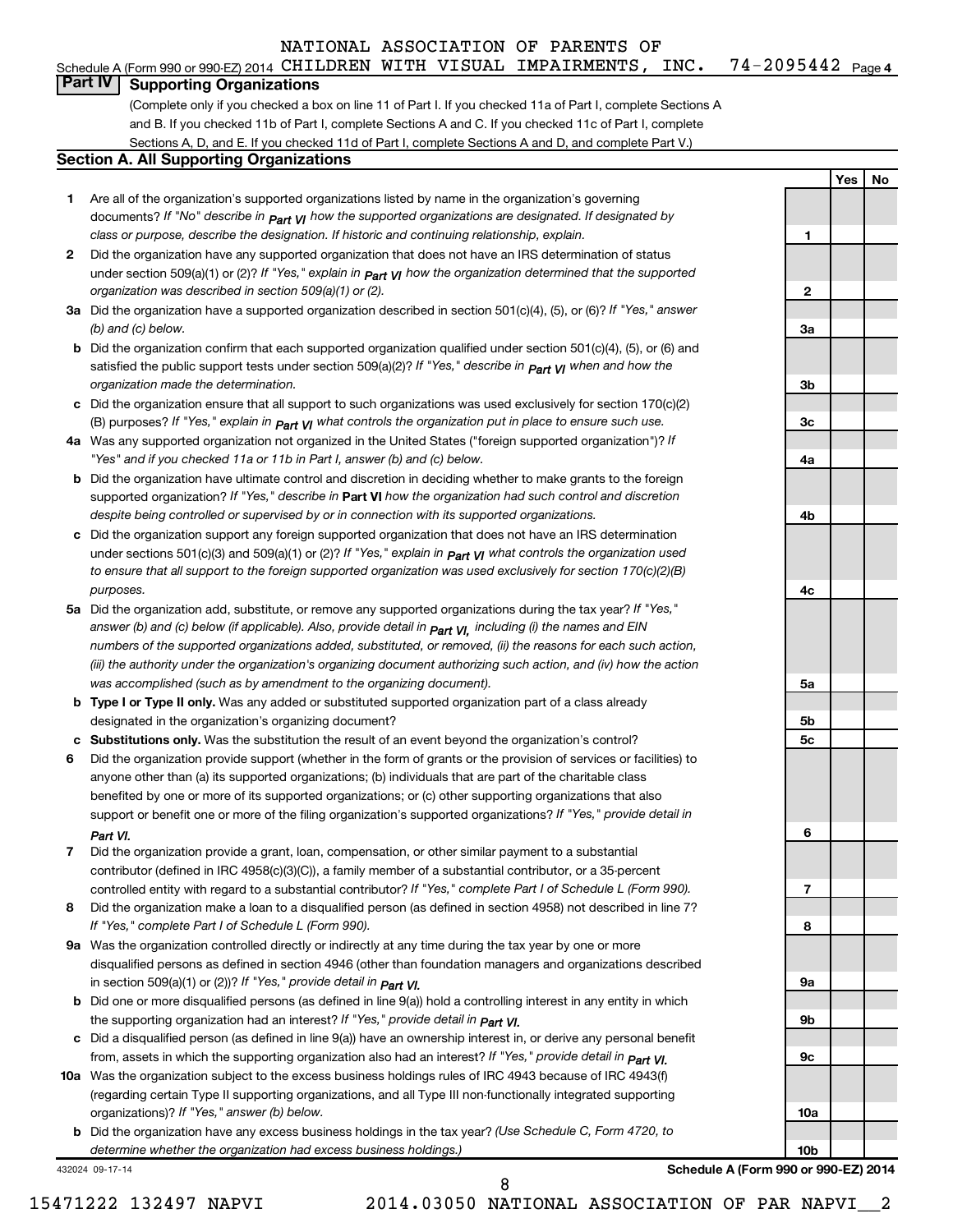|    | Schedule A (Form 990 or 990-EZ) 2014 CHILDREN WITH VISUAL IMPAIRMENTS, INC.<br>$74 - 2095442$ Page 5                             |                 |     |    |
|----|----------------------------------------------------------------------------------------------------------------------------------|-----------------|-----|----|
|    | <b>Part IV</b><br><b>Supporting Organizations (continued)</b>                                                                    |                 |     |    |
|    |                                                                                                                                  |                 | Yes | No |
| 11 | Has the organization accepted a gift or contribution from any of the following persons?                                          |                 |     |    |
|    | a A person who directly or indirectly controls, either alone or together with persons described in (b) and (c)                   |                 |     |    |
|    | below, the governing body of a supported organization?                                                                           | 11a             |     |    |
|    | <b>b</b> A family member of a person described in (a) above?                                                                     | 11 <sub>b</sub> |     |    |
|    | c A 35% controlled entity of a person described in (a) or (b) above? If "Yes" to a, b, or c, provide detail in part VI.          | 11c             |     |    |
|    | <b>Section B. Type I Supporting Organizations</b>                                                                                |                 |     |    |
|    |                                                                                                                                  |                 | Yes | No |
| 1  | Did the directors, trustees, or membership of one or more supported organizations have the power to                              |                 |     |    |
|    | regularly appoint or elect at least a majority of the organization's directors or trustees at all times during the               |                 |     |    |
|    | tax year? If "No," describe in $P_{art}$ VI how the supported organization(s) effectively operated, supervised, or               |                 |     |    |
|    | controlled the organization's activities. If the organization had more than one supported organization,                          |                 |     |    |
|    | describe how the powers to appoint and/or remove directors or trustees were allocated among the supported                        |                 |     |    |
|    | organizations and what conditions or restrictions, if any, applied to such powers during the tax year.                           | 1               |     |    |
| 2  | Did the organization operate for the benefit of any supported organization other than the supported                              |                 |     |    |
|    | organization(s) that operated, supervised, or controlled the supporting organization? If "Yes," explain in                       |                 |     |    |
|    | $_{Part}$ v <sub>I</sub> how providing such benefit carried out the purposes of the supported organization(s) that operated,     |                 |     |    |
|    | supervised, or controlled the supporting organization.                                                                           | $\mathbf{2}$    |     |    |
|    | <b>Section C. Type II Supporting Organizations</b>                                                                               |                 |     |    |
|    |                                                                                                                                  |                 | Yes | No |
| 1. | Were a majority of the organization's directors or trustees during the tax year also a majority of the directors                 |                 |     |    |
|    | or trustees of each of the organization's supported organization(s)? If "No," describe in <b>Part VI</b> how control             |                 |     |    |
|    | or management of the supporting organization was vested in the same persons that controlled or managed                           |                 |     |    |
|    | the supported organization(s).                                                                                                   | 1               |     |    |
|    | <b>Section D. Type III Supporting Organizations</b>                                                                              |                 | Yes |    |
| 1. | Did the organization provide to each of its supported organizations, by the last day of the fifth month of the                   |                 |     | No |
|    | organization's tax year, (1) a written notice describing the type and amount of support provided during the prior tax            |                 |     |    |
|    | year, (2) a copy of the Form 990 that was most recently filed as of the date of notification, and (3) copies of the              |                 |     |    |
|    | organization's governing documents in effect on the date of notification, to the extent not previously provided?                 | 1               |     |    |
| 2  | Were any of the organization's officers, directors, or trustees either (i) appointed or elected by the supported                 |                 |     |    |
|    | organization(s) or (ii) serving on the governing body of a supported organization? If "No," explain in part VI how               |                 |     |    |
|    | the organization maintained a close and continuous working relationship with the supported organization(s).                      | 2               |     |    |
| 3  | By reason of the relationship described in (2), did the organization's supported organizations have a                            |                 |     |    |
|    | significant voice in the organization's investment policies and in directing the use of the organization's                       |                 |     |    |
|    | income or assets at all times during the tax year? If "Yes," describe in part VI the role the organization's                     |                 |     |    |
|    | supported organizations played in this regard.                                                                                   | 3               |     |    |
|    | Section E. Type III Functionally-Integrated Supporting Organizations                                                             |                 |     |    |
| 1  | Check the box next to the method that the organization used to satisfy the Integral Part Test during the year(see instructions): |                 |     |    |
| a  | The organization satisfied the Activities Test. Complete line 2 below.                                                           |                 |     |    |
| b  | The organization is the parent of each of its supported organizations. Complete line 3 below.                                    |                 |     |    |
| c  | The organization supported a governmental entity. Describe in Part VI how you supported a government entity (see instructions).  |                 |     |    |
| 2  | Activities Test. Answer (a) and (b) below.                                                                                       |                 | Yes | No |
| a  | Did substantially all of the organization's activities during the tax year directly further the exempt purposes of               |                 |     |    |
|    | the supported organization(s) to which the organization was responsive? If "Yes," then in Part VI identify                       |                 |     |    |
|    | how these activities directly furthered their exempt purposes,<br>those supported organizations and explain                      |                 |     |    |
|    | how the organization was responsive to those supported organizations, and how the organization determined                        |                 |     |    |
|    | that these activities constituted substantially all of its activities.                                                           | 2a              |     |    |
| b  | Did the activities described in (a) constitute activities that, but for the organization's involvement, one or more              |                 |     |    |
|    | of the organization's supported organization(s) would have been engaged in? If "Yes," explain in <b>Part VI</b> the              |                 |     |    |
|    | reasons for the organization's position that its supported organization(s) would have engaged in these                           |                 |     |    |
|    | activities but for the organization's involvement.                                                                               | 2b              |     |    |
| 3  | Parent of Supported Organizations. Answer (a) and (b) below.                                                                     |                 |     |    |
| а  | Did the organization have the power to regularly appoint or elect a majority of the officers, directors, or                      |                 |     |    |
|    | trustees of each of the supported organizations? Provide details in Part VI.                                                     | За              |     |    |

**b** Did the organization exercise a substantial degree of direction over the policies, programs, and activities of each of its supported organizations? If "Yes," describe in *part γι the role played by the organization in this regard.* 

9

432025 09-17-14

**Schedule A (Form 990 or 990-EZ) 2014**

**3b**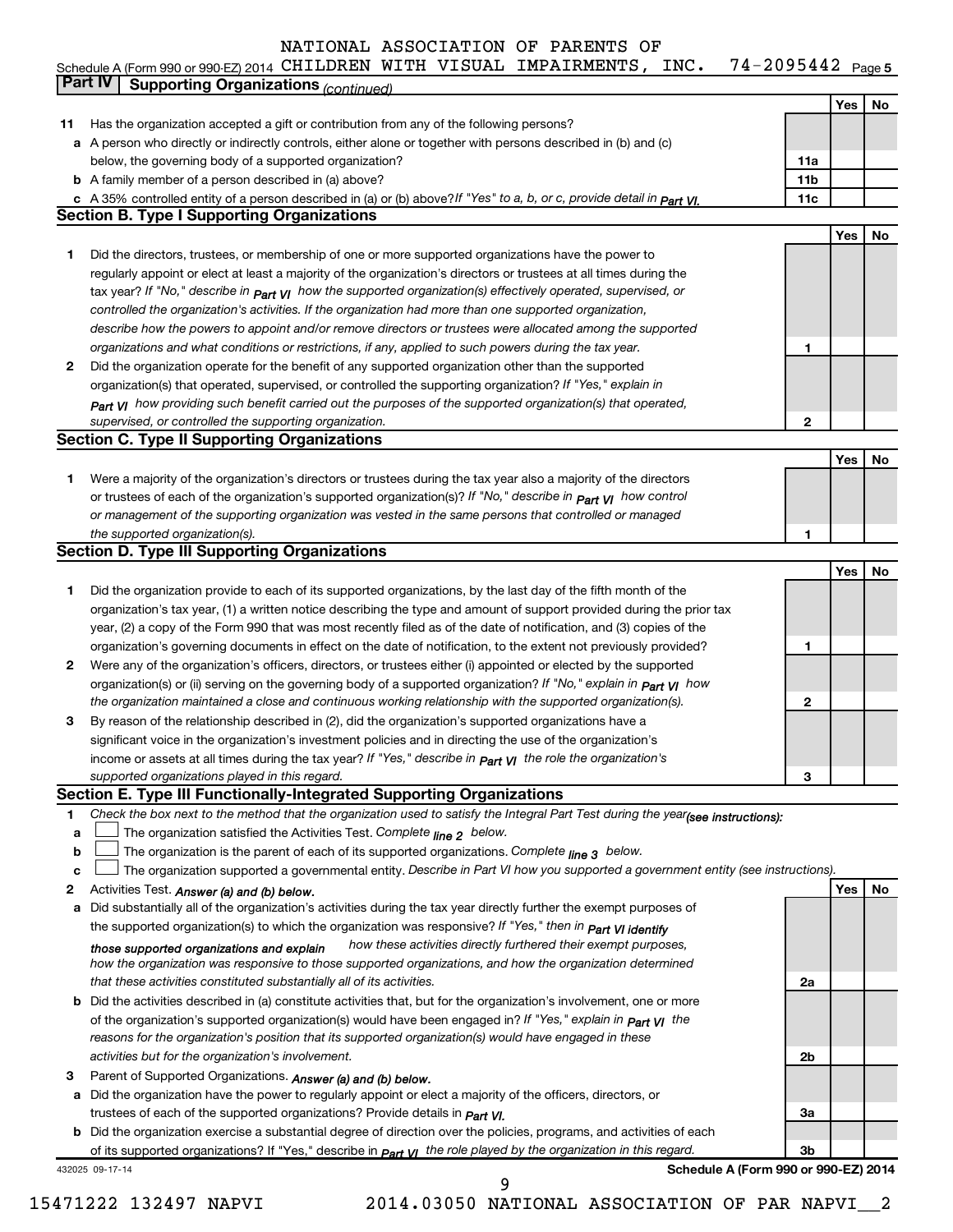| Schedule A (Form 990 or 990-EZ) 2014 <code>CHILDREN WITH VISUAL IMPAIRMENTS</code> , <code>INC. 74–2095442</code> <code> Page 6</code> |  |  |  |  |
|----------------------------------------------------------------------------------------------------------------------------------------|--|--|--|--|
| Part V   Type III Non-Functionally Integrated 509(a)(3) Supporting Organizations                                                       |  |  |  |  |

1 **Letter on Reck here if the organization satisfied the Integral Part Test as a qualifying trust on Nov. 20, 1970. See instructions. All** other Type III non-functionally integrated supporting organizations must complete Sections A through E.

| Section A - Adjusted Net Income |                                                                              | (A) Prior Year | (B) Current Year<br>(optional) |                                |
|---------------------------------|------------------------------------------------------------------------------|----------------|--------------------------------|--------------------------------|
| 1                               | Net short-term capital gain                                                  | 1              |                                |                                |
| $\mathbf{2}$                    | Recoveries of prior-year distributions                                       | $\overline{2}$ |                                |                                |
| 3                               | Other gross income (see instructions)                                        | 3              |                                |                                |
| 4                               | Add lines 1 through 3                                                        | 4              |                                |                                |
| 5                               | Depreciation and depletion                                                   | 5              |                                |                                |
| 6                               | Portion of operating expenses paid or incurred for production or             |                |                                |                                |
|                                 | collection of gross income or for management, conservation, or               |                |                                |                                |
|                                 | maintenance of property held for production of income (see instructions)     | 6              |                                |                                |
| 7                               | Other expenses (see instructions)                                            | $\overline{7}$ |                                |                                |
| 8                               | Adjusted Net Income (subtract lines 5, 6 and 7 from line 4)                  | 8              |                                |                                |
|                                 | <b>Section B - Minimum Asset Amount</b>                                      |                | (A) Prior Year                 | (B) Current Year<br>(optional) |
| 1                               | Aggregate fair market value of all non-exempt-use assets (see                |                |                                |                                |
|                                 | instructions for short tax year or assets held for part of year):            |                |                                |                                |
|                                 | a Average monthly value of securities                                        | 1a             |                                |                                |
|                                 | <b>b</b> Average monthly cash balances                                       | 1b             |                                |                                |
|                                 | c Fair market value of other non-exempt-use assets                           | 1c             |                                |                                |
|                                 | d Total (add lines 1a, 1b, and 1c)                                           | 1d             |                                |                                |
|                                 | <b>e</b> Discount claimed for blockage or other                              |                |                                |                                |
|                                 | factors (explain in detail in <b>Part VI</b> ):                              |                |                                |                                |
| $\mathbf{2}$                    | Acquisition indebtedness applicable to non-exempt-use assets                 | $\mathbf{2}$   |                                |                                |
| 3                               | Subtract line 2 from line 1d                                                 | 3              |                                |                                |
| 4                               | Cash deemed held for exempt use. Enter 1-1/2% of line 3 (for greater amount, |                |                                |                                |
|                                 | see instructions).                                                           | 4              |                                |                                |
| 5                               | Net value of non-exempt-use assets (subtract line 4 from line 3)             | 5              |                                |                                |
| 6                               | Multiply line 5 by .035                                                      | 6              |                                |                                |
| 7                               | Recoveries of prior-year distributions                                       | $\overline{7}$ |                                |                                |
| 8                               | Minimum Asset Amount (add line 7 to line 6)                                  | 8              |                                |                                |
|                                 | <b>Section C - Distributable Amount</b>                                      |                |                                | <b>Current Year</b>            |
| 1                               | Adjusted net income for prior year (from Section A, line 8, Column A)        | 1              |                                |                                |
| 2                               | Enter 85% of line 1                                                          | $\overline{2}$ |                                |                                |
| 3                               | Minimum asset amount for prior year (from Section B, line 8, Column A)       | 3              |                                |                                |
| 4                               | Enter greater of line 2 or line 3                                            | 4              |                                |                                |
| 5                               | Income tax imposed in prior year                                             | 5              |                                |                                |
| 6                               | Distributable Amount. Subtract line 5 from line 4, unless subject to         |                |                                |                                |
|                                 | emergency temporary reduction (see instructions)                             | 6              |                                |                                |
|                                 |                                                                              |                |                                |                                |

**7** Check here if the current year is the organization's first as a non-functionally-integrated Type III supporting organization (see † instructions).

**Schedule A (Form 990 or 990-EZ) 2014**

432026 09-17-14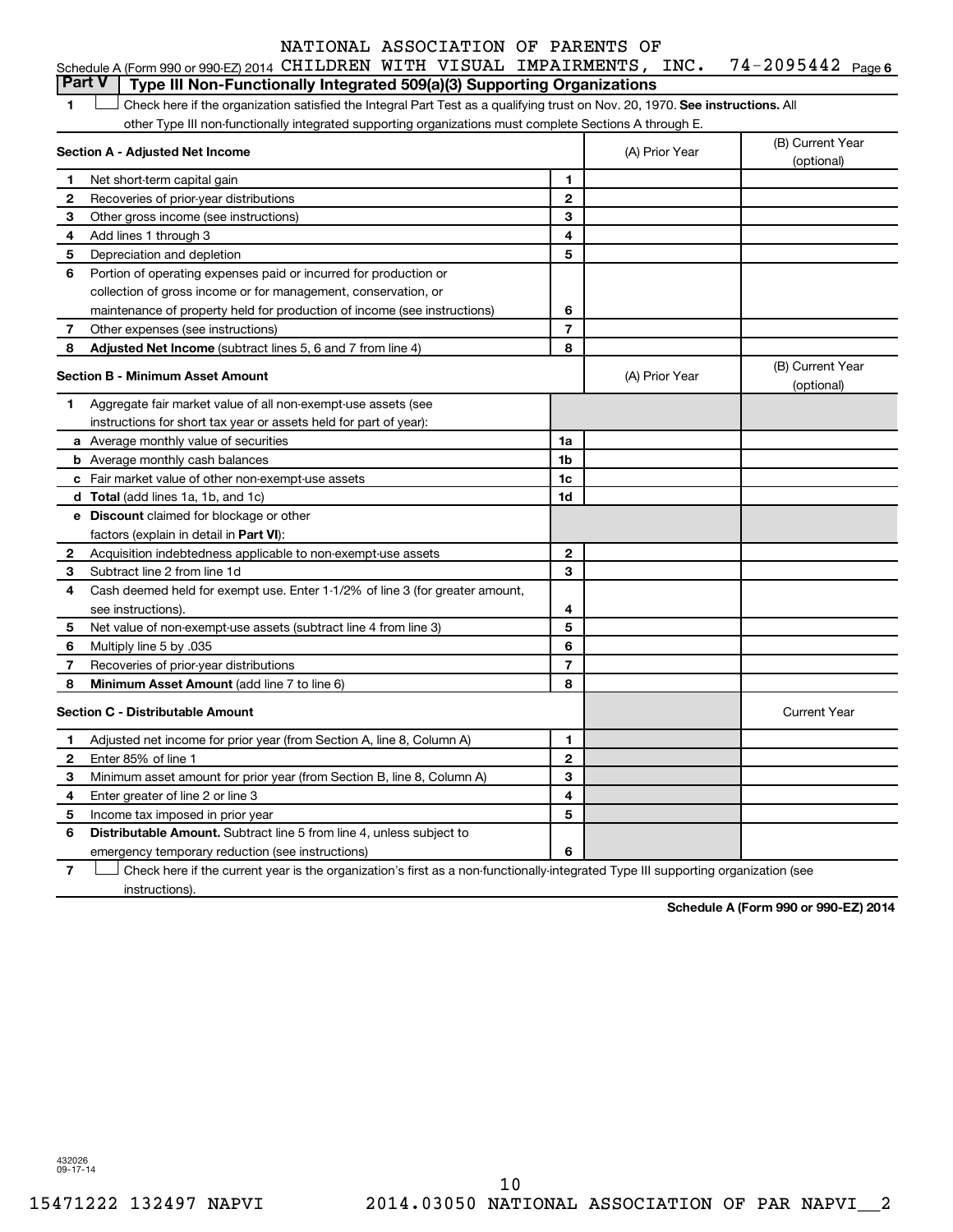|                                                                                                      | Schedule A (Form 990 or 990-EZ) 2014 CHILDREN WITH VISUAL IMPAIRMENTS, INC.                |                             |                           | $74 - 2095442$ Page 7 |  |  |  |
|------------------------------------------------------------------------------------------------------|--------------------------------------------------------------------------------------------|-----------------------------|---------------------------|-----------------------|--|--|--|
| <b>Part V</b><br>Type III Non-Functionally Integrated 509(a)(3) Supporting Organizations (continued) |                                                                                            |                             |                           |                       |  |  |  |
|                                                                                                      | <b>Section D - Distributions</b>                                                           | <b>Current Year</b>         |                           |                       |  |  |  |
| 1                                                                                                    | Amounts paid to supported organizations to accomplish exempt purposes                      |                             |                           |                       |  |  |  |
| 2                                                                                                    | Amounts paid to perform activity that directly furthers exempt purposes of supported       |                             |                           |                       |  |  |  |
|                                                                                                      | organizations, in excess of income from activity                                           |                             |                           |                       |  |  |  |
| 3                                                                                                    | Administrative expenses paid to accomplish exempt purposes of supported organizations      |                             |                           |                       |  |  |  |
| 4                                                                                                    | Amounts paid to acquire exempt-use assets                                                  |                             |                           |                       |  |  |  |
| 5                                                                                                    | Qualified set-aside amounts (prior IRS approval required)                                  |                             |                           |                       |  |  |  |
| 6                                                                                                    | Other distributions (describe in Part VI). See instructions.                               |                             |                           |                       |  |  |  |
| 7                                                                                                    | Total annual distributions. Add lines 1 through 6.                                         |                             |                           |                       |  |  |  |
| 8                                                                                                    | Distributions to attentive supported organizations to which the organization is responsive |                             |                           |                       |  |  |  |
|                                                                                                      | (provide details in Part VI). See instructions.                                            |                             |                           |                       |  |  |  |
| 9                                                                                                    | Distributable amount for 2014 from Section C, line 6                                       |                             |                           |                       |  |  |  |
| 10                                                                                                   | Line 8 amount divided by Line 9 amount                                                     |                             |                           |                       |  |  |  |
|                                                                                                      |                                                                                            | (i)                         | (ii)                      | (iii)                 |  |  |  |
|                                                                                                      |                                                                                            | <b>Excess Distributions</b> | <b>Underdistributions</b> | <b>Distributable</b>  |  |  |  |
|                                                                                                      | Section E - Distribution Allocations (see instructions)                                    |                             | Pre-2014                  | Amount for 2014       |  |  |  |
| 1.                                                                                                   | Distributable amount for 2014 from Section C, line 6                                       |                             |                           |                       |  |  |  |
| 2                                                                                                    | Underdistributions, if any, for years prior to 2014                                        |                             |                           |                       |  |  |  |
|                                                                                                      | (reasonable cause required-see instructions)                                               |                             |                           |                       |  |  |  |
| 3                                                                                                    | Excess distributions carryover, if any, to 2014:                                           |                             |                           |                       |  |  |  |
| a                                                                                                    |                                                                                            |                             |                           |                       |  |  |  |
| b                                                                                                    |                                                                                            |                             |                           |                       |  |  |  |
| с                                                                                                    |                                                                                            |                             |                           |                       |  |  |  |
| d                                                                                                    |                                                                                            |                             |                           |                       |  |  |  |
|                                                                                                      | e From 2013                                                                                |                             |                           |                       |  |  |  |
| f                                                                                                    | <b>Total</b> of lines 3a through e                                                         |                             |                           |                       |  |  |  |
|                                                                                                      | g Applied to underdistributions of prior years                                             |                             |                           |                       |  |  |  |
|                                                                                                      | h Applied to 2014 distributable amount                                                     |                             |                           |                       |  |  |  |
| Ť.                                                                                                   | Carryover from 2009 not applied (see instructions)                                         |                             |                           |                       |  |  |  |
|                                                                                                      | Remainder. Subtract lines 3g, 3h, and 3i from 3f.                                          |                             |                           |                       |  |  |  |
| 4                                                                                                    | Distributions for 2014 from Section D,                                                     |                             |                           |                       |  |  |  |
|                                                                                                      | line $7:$                                                                                  |                             |                           |                       |  |  |  |
|                                                                                                      | a Applied to underdistributions of prior years                                             |                             |                           |                       |  |  |  |
|                                                                                                      | <b>b</b> Applied to 2014 distributable amount                                              |                             |                           |                       |  |  |  |
|                                                                                                      | c Remainder. Subtract lines 4a and 4b from 4.                                              |                             |                           |                       |  |  |  |
|                                                                                                      | 5 Remaining underdistributions for years prior to 2014, if                                 |                             |                           |                       |  |  |  |
|                                                                                                      | any. Subtract lines 3g and 4a from line 2 (if amount                                       |                             |                           |                       |  |  |  |
|                                                                                                      | greater than zero, see instructions).                                                      |                             |                           |                       |  |  |  |
| 6                                                                                                    | Remaining underdistributions for 2014. Subtract lines 3h                                   |                             |                           |                       |  |  |  |
|                                                                                                      | and 4b from line 1 (if amount greater than zero, see                                       |                             |                           |                       |  |  |  |
|                                                                                                      |                                                                                            |                             |                           |                       |  |  |  |
|                                                                                                      | instructions).<br>Excess distributions carryover to 2015. Add lines 3j                     |                             |                           |                       |  |  |  |
| 7                                                                                                    |                                                                                            |                             |                           |                       |  |  |  |
| 8                                                                                                    | and 4c.<br>Breakdown of line 7:                                                            |                             |                           |                       |  |  |  |
|                                                                                                      |                                                                                            |                             |                           |                       |  |  |  |
| a                                                                                                    |                                                                                            |                             |                           |                       |  |  |  |
| b                                                                                                    |                                                                                            |                             |                           |                       |  |  |  |
| с                                                                                                    |                                                                                            |                             |                           |                       |  |  |  |
|                                                                                                      | d Excess from 2013                                                                         |                             |                           |                       |  |  |  |
|                                                                                                      | e Excess from 2014                                                                         |                             |                           |                       |  |  |  |

**Schedule A (Form 990 or 990-EZ) 2014**

432027 09-17-14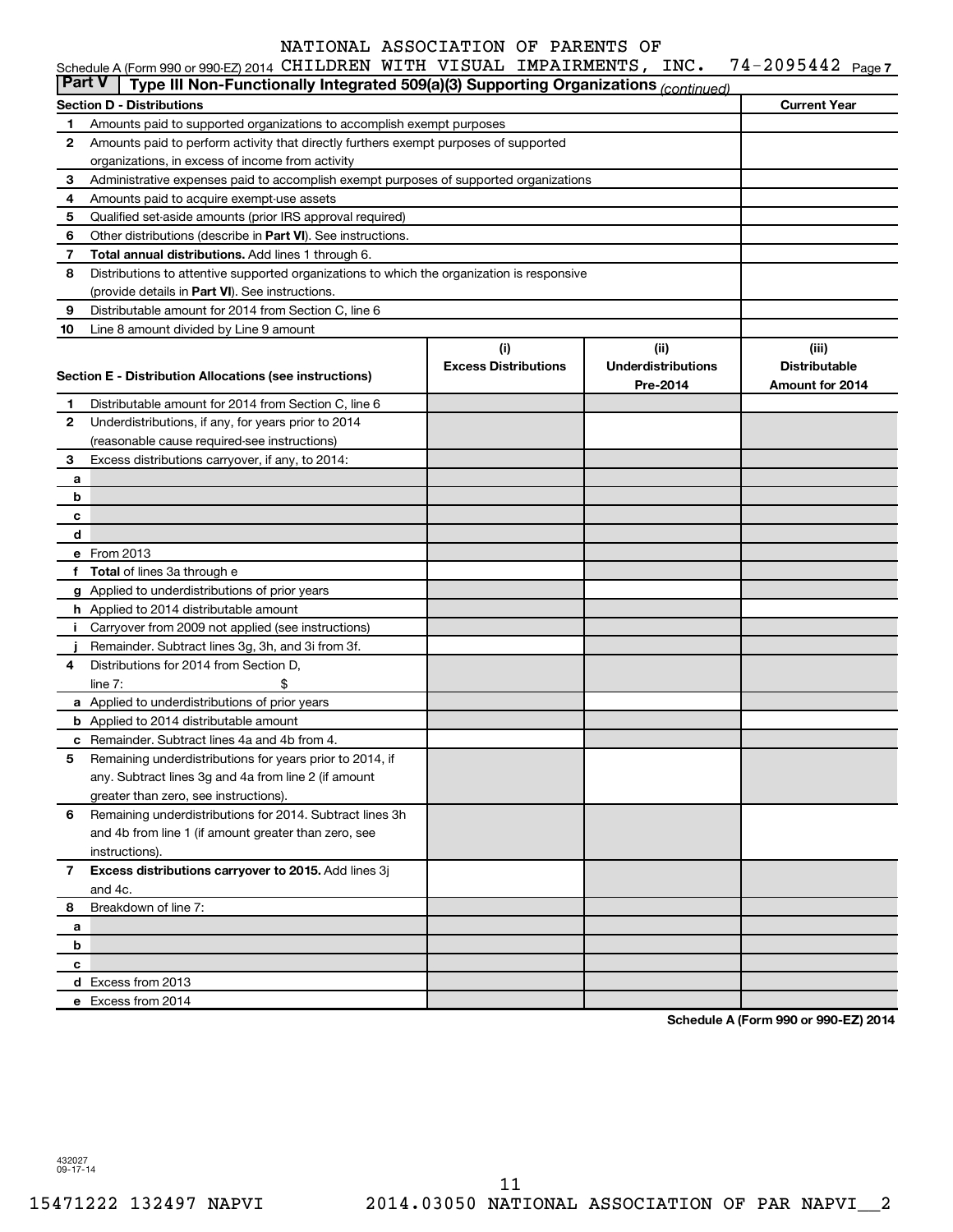Schedule A (Form 990 or 990-EZ) 2014 <code>CHILDREN WITH VISUAL IMPAIRMENTS</code> , <code>INC. 74–2095442</code> <code>Page 8</code> Part VI | Supplemental Information. Provide the explanations required by Part II, line 10; Part II, line 17a or 17b; and Part III, line 12.

NATIONAL ASSOCIATION OF PARENTS OF

Also complete this part for any additional information. (See instructions).

SCHEDULE A, PART III, LINE 12, EXPLANATION FOR OTHER INCOME:

#### MISCELLANEOUS

**Schedule A (Form 990 or 990-EZ) 2014**

432028 09-17-14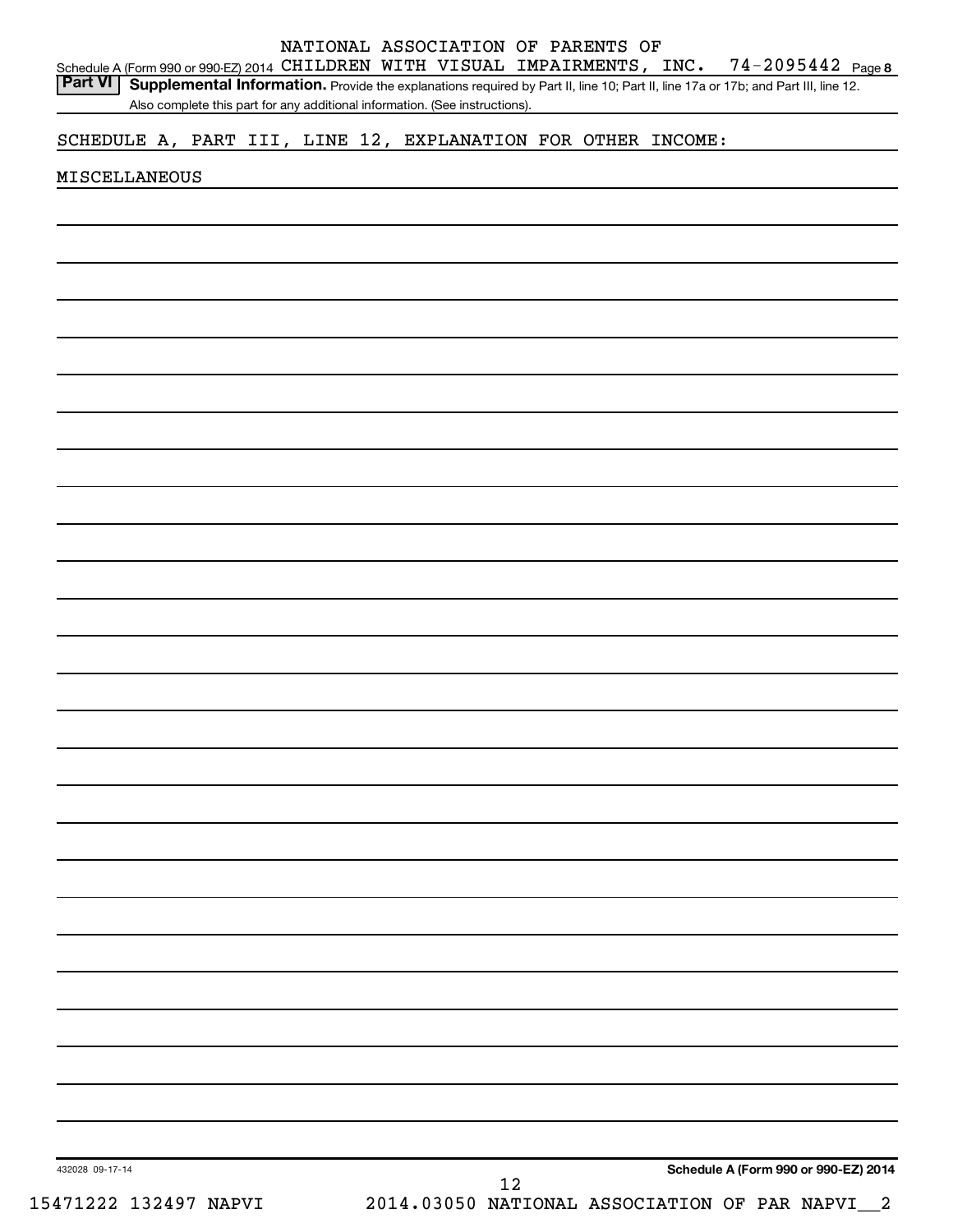| <b>SCHEDULE O</b><br>(Form 990 or 990-EZ)<br>Department of the Treasury<br>Internal Revenue Service | Supplemental Information to Form 990 or 990-EZ<br>Complete to provide information for responses to specific questions on<br>Form 990 or 990-EZ or to provide any additional information.<br>Attach to Form 990 or 990-EZ.<br>Information about Schedule O (Form 990 or 990-EZ) and its instructions is at www.irs.gov/form990. |              | OMB No. 1545-0047<br><b>Open to Public</b><br>Inspection |
|-----------------------------------------------------------------------------------------------------|--------------------------------------------------------------------------------------------------------------------------------------------------------------------------------------------------------------------------------------------------------------------------------------------------------------------------------|--------------|----------------------------------------------------------|
| Name of the organization                                                                            | NATIONAL ASSOCIATION OF PARENTS OF<br>CHILDREN WITH VISUAL IMPAIRMENTS, INC.                                                                                                                                                                                                                                                   |              | <b>Employer identification number</b><br>74-2095442      |
|                                                                                                     | FORM 990-EZ, PART I, LINE 8, OTHER REVENUE:                                                                                                                                                                                                                                                                                    |              |                                                          |
|                                                                                                     | DESCRIPTION OF OTHER REVENUE:                                                                                                                                                                                                                                                                                                  |              | AMOUNT:                                                  |
|                                                                                                     |                                                                                                                                                                                                                                                                                                                                |              | 5,573.                                                   |
| MISCELLANEOUS                                                                                       |                                                                                                                                                                                                                                                                                                                                |              |                                                          |
|                                                                                                     | FORM 990-EZ, PART I, LINE 10, GRANTS AND ALLOCATIONS:                                                                                                                                                                                                                                                                          |              |                                                          |
|                                                                                                     | ACTIVITY CLASSIFICATION: SUPPORT FOR FAMILYCONNECT                                                                                                                                                                                                                                                                             |              |                                                          |
|                                                                                                     | GRANTEE NAME: AMERICAN FOUNDATION FOR THE BLIND                                                                                                                                                                                                                                                                                |              |                                                          |
|                                                                                                     | GRANTEE ADDRESS: 2 PENN PLAZA NEW YORK, NY 10121                                                                                                                                                                                                                                                                               |              |                                                          |
| DATE OF GIFT: 06/27/14                                                                              |                                                                                                                                                                                                                                                                                                                                |              |                                                          |
| AMOUNT GIVEN:                                                                                       |                                                                                                                                                                                                                                                                                                                                |              | 20,000.                                                  |
|                                                                                                     |                                                                                                                                                                                                                                                                                                                                |              |                                                          |
|                                                                                                     | FORM 990-EZ, PART I, LINE 16, OTHER EXPENSES:                                                                                                                                                                                                                                                                                  |              |                                                          |
|                                                                                                     | DESCRIPTION OF OTHER EXPENSES:                                                                                                                                                                                                                                                                                                 |              | AMOUNT:                                                  |
| TRAVEL                                                                                              |                                                                                                                                                                                                                                                                                                                                |              | 12,667.                                                  |
| OFFICE EXPENSE                                                                                      |                                                                                                                                                                                                                                                                                                                                |              | 10,574.                                                  |
| CONFERENCE AND SEMINAR                                                                              |                                                                                                                                                                                                                                                                                                                                |              | 1,788.                                                   |
| <b>INSURANCE</b>                                                                                    |                                                                                                                                                                                                                                                                                                                                |              | 742.                                                     |
| DEPRECIATION                                                                                        |                                                                                                                                                                                                                                                                                                                                |              | 341.                                                     |
| BAD DEBT EXPENSE                                                                                    |                                                                                                                                                                                                                                                                                                                                |              | 120.                                                     |
|                                                                                                     | TOTAL TO FORM 990-EZ, LINE 16                                                                                                                                                                                                                                                                                                  |              | 26,232.                                                  |
|                                                                                                     |                                                                                                                                                                                                                                                                                                                                |              |                                                          |
|                                                                                                     | FORM 990-EZ, PART II, LINE 24, OTHER ASSETS:                                                                                                                                                                                                                                                                                   |              |                                                          |
| DESCRIPTION                                                                                         |                                                                                                                                                                                                                                                                                                                                | BEG. OF YEAR | END OF YEAR                                              |
| GRANTS RECEIVABLE                                                                                   |                                                                                                                                                                                                                                                                                                                                | 142,500.     | 0.                                                       |
|                                                                                                     | PREPAID EXPENSES AND OTHER ASSETS                                                                                                                                                                                                                                                                                              |              | 620.<br>1,900.                                           |
| 432211<br>08-27-14                                                                                  | LHA For Paperwork Reduction Act Notice, see the Instructions for Form 990 or 990-EZ.                                                                                                                                                                                                                                           |              | Schedule O (Form 990 or 990-EZ) (2014)                   |

17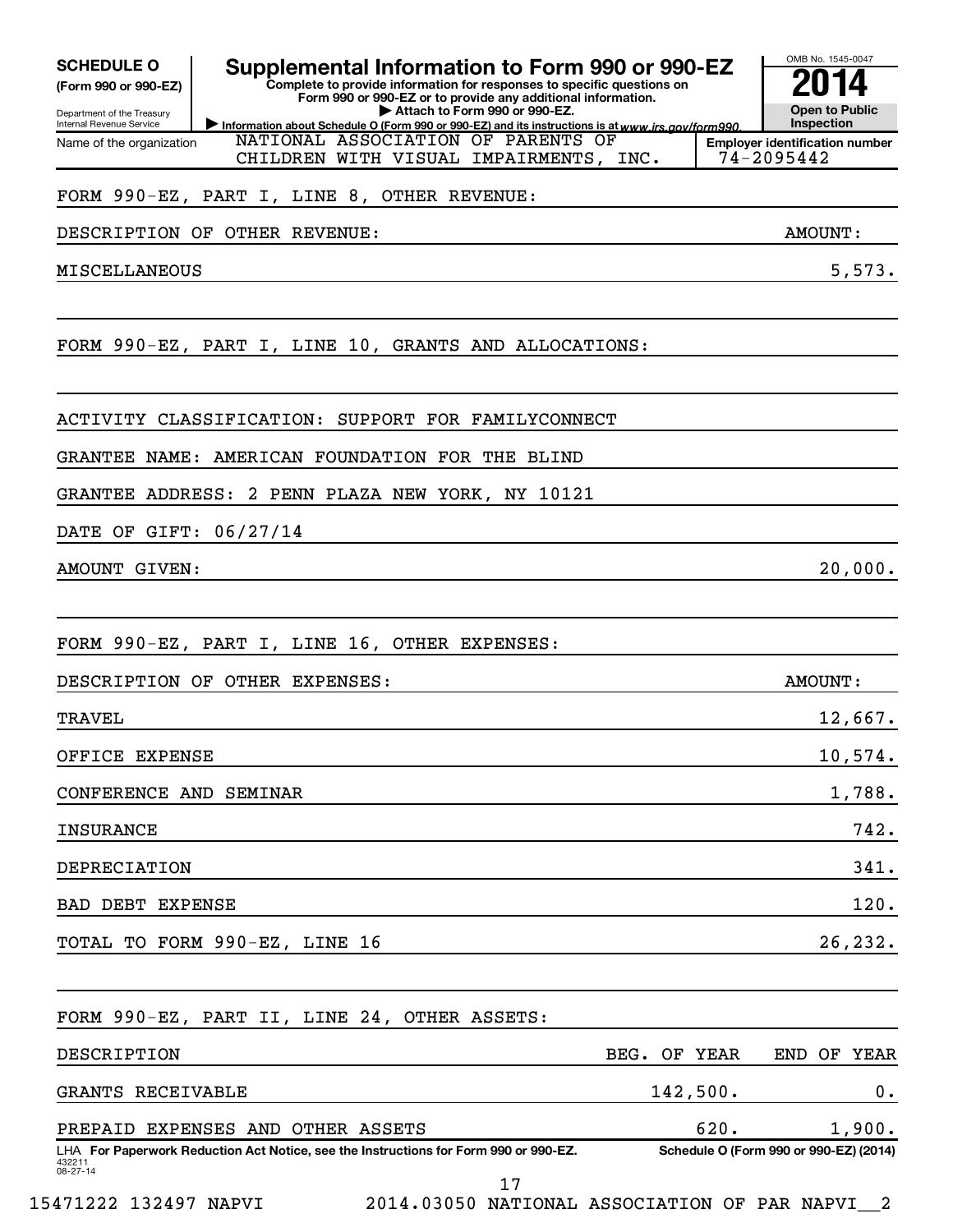| <b>SCHEDULE O</b><br>(Form 990 or 990-EZ)<br>Department of the Treasury | Supplemental Information to Form 990 or 990-EZ<br>Complete to provide information for responses to specific questions on<br>Form 990 or 990-EZ or to provide any additional information.<br>Attach to Form 990 or 990-EZ. |  |          | OMB No. 1545-0047<br><b>Open to Public</b><br>Inspection |          |  |  |
|-------------------------------------------------------------------------|---------------------------------------------------------------------------------------------------------------------------------------------------------------------------------------------------------------------------|--|----------|----------------------------------------------------------|----------|--|--|
| Internal Revenue Service<br>Name of the organization                    | Information about Schedule O (Form 990 or 990-EZ) and its instructions is at www.irs.gov/form990.<br>NATIONAL ASSOCIATION OF PARENTS OF<br>CHILDREN WITH VISUAL IMPAIRMENTS, INC.                                         |  |          | <b>Employer identification number</b><br>74-2095442      |          |  |  |
| OTHER DEPRECIABLE ASSETS                                                |                                                                                                                                                                                                                           |  | 464.     |                                                          | 123.     |  |  |
|                                                                         | TOTAL TO FORM 990-EZ, LINE 24                                                                                                                                                                                             |  | 143,584. |                                                          | 2,023.   |  |  |
|                                                                         | FORM 990-EZ, PART II, LINE 26, OTHER LIABILITIES:                                                                                                                                                                         |  |          |                                                          |          |  |  |
| DESCRIPTION                                                             | BEG.                                                                                                                                                                                                                      |  | OF YEAR  | END OF YEAR                                              |          |  |  |
| DUE<br>TO                                                               | THE JEWISH GUILD FOR THE BLIND D/B/A                                                                                                                                                                                      |  |          |                                                          |          |  |  |
| <b>JEWISH GUILD HEALTHCARE</b>                                          |                                                                                                                                                                                                                           |  | 445,352. |                                                          | 824,636. |  |  |
| DEFERRED REVENUE                                                        |                                                                                                                                                                                                                           |  | 2,230.   |                                                          | 0.       |  |  |
|                                                                         | ACCOUNTS PAYABLE AND ACCRUED EXPENSES                                                                                                                                                                                     |  | 350.     |                                                          | 0.       |  |  |
|                                                                         | TOTAL TO FORM 990-EZ, LINE 26                                                                                                                                                                                             |  | 447,932. |                                                          | 824,636. |  |  |
| FULFILLING LIVES.                                                       | FORM 990-EZ, PART III, PRIMARY EXEMPT PURPOSE - TO PROVIDE EDUCATION,<br>TRAINING AND SUPPORT TO PARENTS AND FAMILIES OF VISUALLY IMPAIRED<br>CHILDREN NATIONWIDE TO HELP THEM LIVE PRODUCTIVE, DIGNIFIED AND             |  |          |                                                          |          |  |  |
|                                                                         | FORM 990-EZ, PART III, LINE 28, PROGRAM SERVICE ACCOMPLISHMENTS:                                                                                                                                                          |  |          |                                                          |          |  |  |
| NATIONAL ASSOCIATION OF PARENTS OF CHILDREN WITH VISUAL                 |                                                                                                                                                                                                                           |  |          |                                                          |          |  |  |
| IMPAIRMENTS, INC. (NAPVI) IS A CRITICAL RESOURCE FOR                    |                                                                                                                                                                                                                           |  |          |                                                          |          |  |  |
|                                                                         | FAMILIES NATIONWIDE, PROVIDING EDUCATION, TRAINING AND                                                                                                                                                                    |  |          |                                                          |          |  |  |
| SUPPORT THROUGH WORKSHOPS, CONFERENCES, AND PUBLICATIONS FOR PARENTS OF |                                                                                                                                                                                                                           |  |          |                                                          |          |  |  |
|                                                                         | CHILDREN WHO ARE BLIND OR VISUALLY IMPAIRED. WE HOST OUTREACH PROGRAMS                                                                                                                                                    |  |          |                                                          |          |  |  |
|                                                                         | AND NETWORKING OPPORTUNITIES, AND ADVOCATE FOR THE EDUCATIONAL NEEDS                                                                                                                                                      |  |          |                                                          |          |  |  |
| AND WELFARE OF CHILDREN WITH VISUAL IMPAIRMENTS. WE INTRODUCE PARENTS   |                                                                                                                                                                                                                           |  |          |                                                          |          |  |  |
|                                                                         | TO THE FULL COMPLEMENT OF SERVICES CURRENTLY AVAILABLE TO CHILDREN WHO                                                                                                                                                    |  |          |                                                          |          |  |  |
|                                                                         | ARE BLIND OR VISUALLY IMPAIRED AND THEY ARE GIVEN THE OPPORTUNITY TO                                                                                                                                                      |  |          |                                                          |          |  |  |
| 432211<br>08-27-14                                                      | LHA For Paperwork Reduction Act Notice, see the Instructions for Form 990 or 990-EZ.                                                                                                                                      |  |          | Schedule O (Form 990 or 990-EZ) (2014)                   |          |  |  |
|                                                                         | 18                                                                                                                                                                                                                        |  |          |                                                          |          |  |  |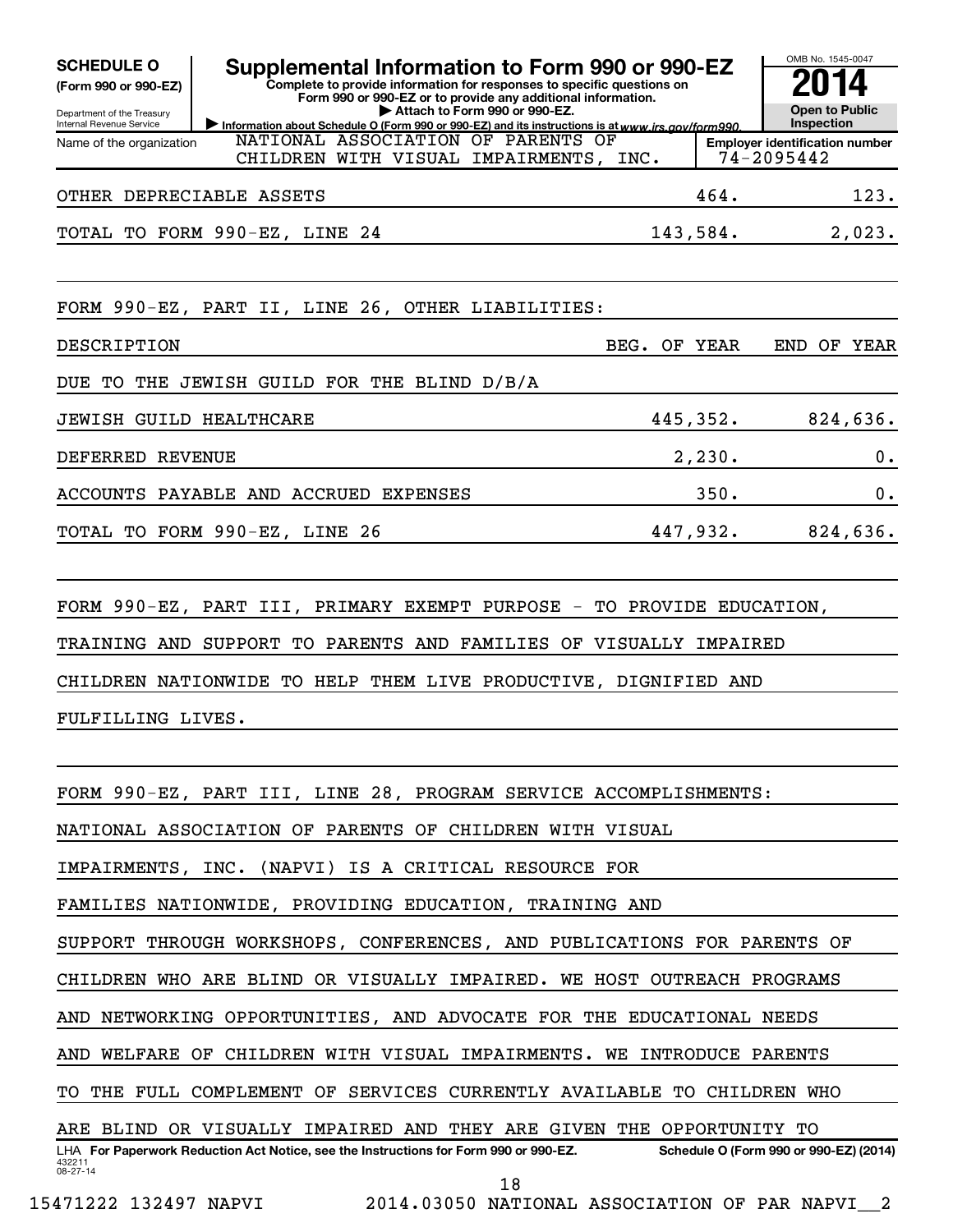**(Form 990 or 990-EZ)**

Department of the Treasury Internal Revenue Service Name of the organization

SCHEDULE O **Supplemental Information to Form 990 or 990-EZ 2014** 

**Complete to provide information for responses to specific questions on Form 990 or 990-EZ or to provide any additional information. | Attach to Form 990 or 990-EZ.**

OMB No. 1545-0047

**Open to Public Inspection**

Information about Schedule O (Form 990 or 990-EZ) and its instructions is at www.irs.gov/form990. **Employer identification number** NATIONAL ASSOCIATION OF PARENTS OF CHILDREN WITH VISUAL IMPAIRMENTS, INC. | 74-2095442

INTERACT WITH PEOPLE FACING SIMILAR CHALLENGES. NAPVI ALSO CO-MANAGES

FAMILYCONNECT, AN ONLINE COMMUNITY FOR PARENTS OF CHILDREN WITH VISUAL

IMPAIRMENTS.

NAPVI'S REACH EXTENDS INTO DIVERSE COMMUNITIES WHERE LOWER ECONOMIC

STATUS, LANGUAGE AND CULTURAL BARRIERS, AND LACK OF RESOURCES AND

SERVICES AVAILABLE IN THE COMMUNITY STAND IN THE WAY OF ACCESSING

INFORMATION ABOUT THE UNIQUE NEEDS OF BLIND AND VISUALLY IMPAIRED

CHILDREN AND HOW TO OBTAIN THE SERVICES THEY NEED. IN ADDITION, NAPVI

SERVES AS A RESOURCE TO VISION PROFESSIONALS, TEACHERS, AND HEALTHCARE

AND COMMUNITY ORGANIZATIONS THAT PROVIDE SERVICES AND RESOURCES TO THE

VISUALLY IMPAIRED COMMUNITY.

IN 2014 NAPVI REACHED PARENTS AND FAMILIES THROUGH A VARIETY OF EFFORTS

INCLUDING:

- AWARENESS NEWSLETTER: 5,000 DISTRIBUTIONS

- CONFERENCES AND WORKSHOPS: 890 PARTICIPANTS

- INFORMATION AND REFERRAL: 650 CONSTITUENTS

- FAMILYCONNECT WEBSITE: 268,000 UNIQUE VISITORS

FORM 990 EZ, PART IV

PORTION OF COMPENSATION PAID BY THE LGI SERVICES, LLC(EIN#

46-4232802), A DISREGARDED ENTITY OF THE JEWISH GUILD FOR THE BLIND

D/B/A JEWISH GUILD HEALTHCARE, HAS BEEN ALLOCATED TO NATIONAL

ASSOCIATION OF PARENTS OF CHILDREN WITH VISUAL IMPAIRMENTS, INC. AND

OTHER AFFILIATES. NATIONAL ASSOCIATION OF PARENTS OF CHILDREN WITH

VISUAL IMPAIRMENTS, INC. EMPLOYEES DID NOT RECEIVE ANY DIRECT

COMPENSATION FROM NATIONAL ASSOCIATION OF PARENTS OF CHILDREN WITH

432211 08-27-14 LHA For Paperwork Reduction Act Notice, see the Instructions for Form 990 or 990-EZ. Schedule O (Form 990 or 990-EZ) (2014) 19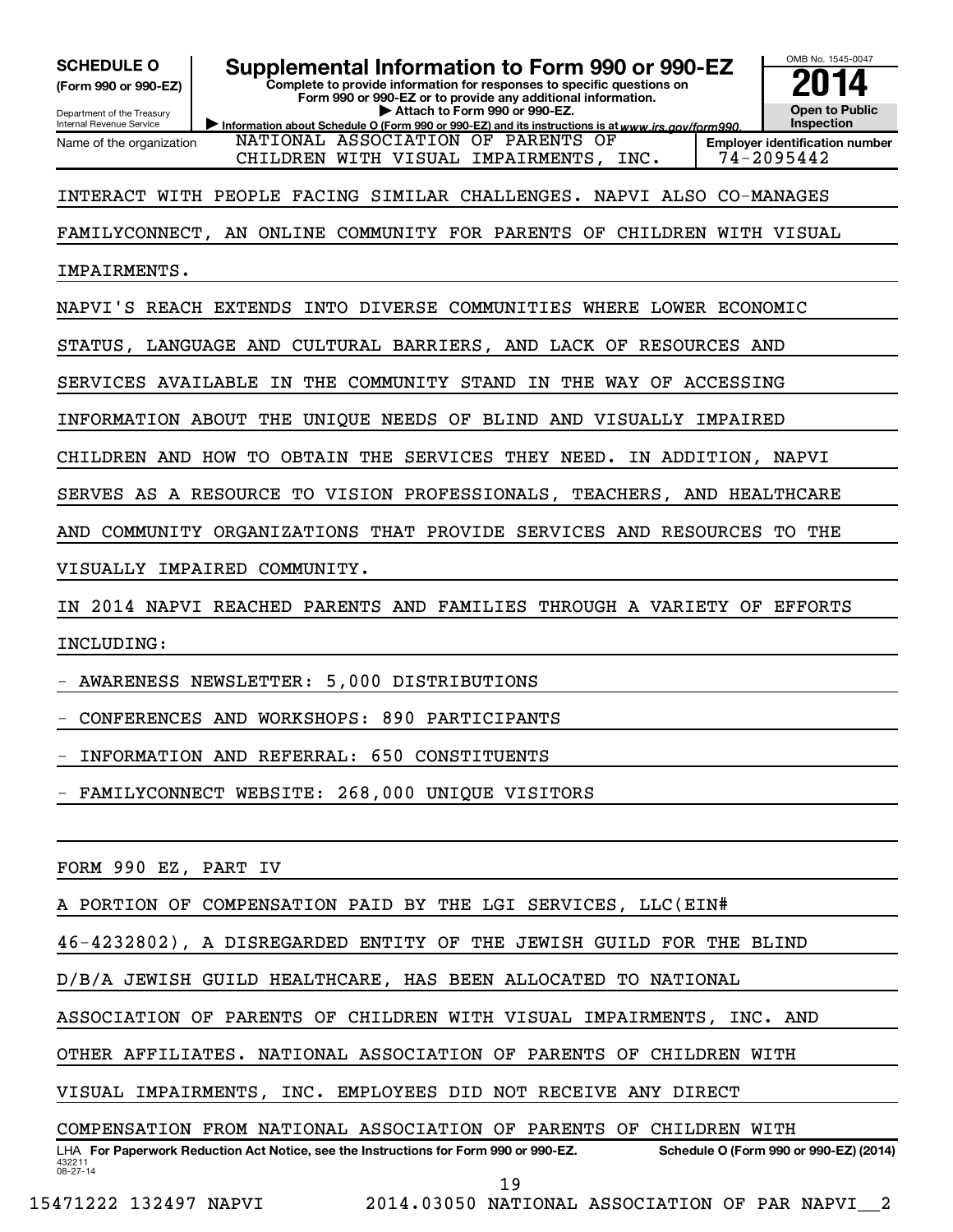**(Form 990 or 990-EZ)**

Department of the Treasury

Internal Revenue Service Name of the organization

**SCHEDULE O Supplemental Information to Form 990 or 990-EZ 2014** 

**Complete to provide information for responses to specific questions on Form 990 or 990-EZ or to provide any additional information. | Attach to Form 990 or 990-EZ.**

Information about Schedule O (Form 990 or 990-EZ) and its instructions is at www.irs.gov/form990.



OMB No. 1545-0047

CHILDREN WITH VISUAL IMPAIRMENTS, INC. 74-2095442

VISUAL IMPAIRMENTS, INC. BUT DID RECEIVE COMPENSATION FROM LGI

NATIONAL ASSOCIATION OF PARENTS OF

SERVICES, LLC(EIN# 46-4232802).

FORM 990-EZ, PART V, INFORMATION REGARDING PERSONAL BENEFIT CONTRACTS:

THE ORGANIZATION DID NOT, DURING THE YEAR, RECEIVE ANY FUNDS, DIRECTLY,

OR INDIRECTLY, TO PAY PREMIUMS ON A PERSONAL BENEFIT CONTRACT.

THE ORGANIZATION, DID NOT, DURING THE YEAR, PAY ANY PREMIUMS, DIRECTLY,

OR INDIRECTLY, ON A PERSONAL BENEFIT CONTRACT.

FORM 990 EZ, PART IV

THE 990 IS AMENDED TO CORRECT THE COMPENSATON INFORMATION REPORTED IN

PART IV.

432211 08-27-14 LHA For Paperwork Reduction Act Notice, see the Instructions for Form 990 or 990-EZ. Schedule O (Form 990 or 990-EZ) (2014)